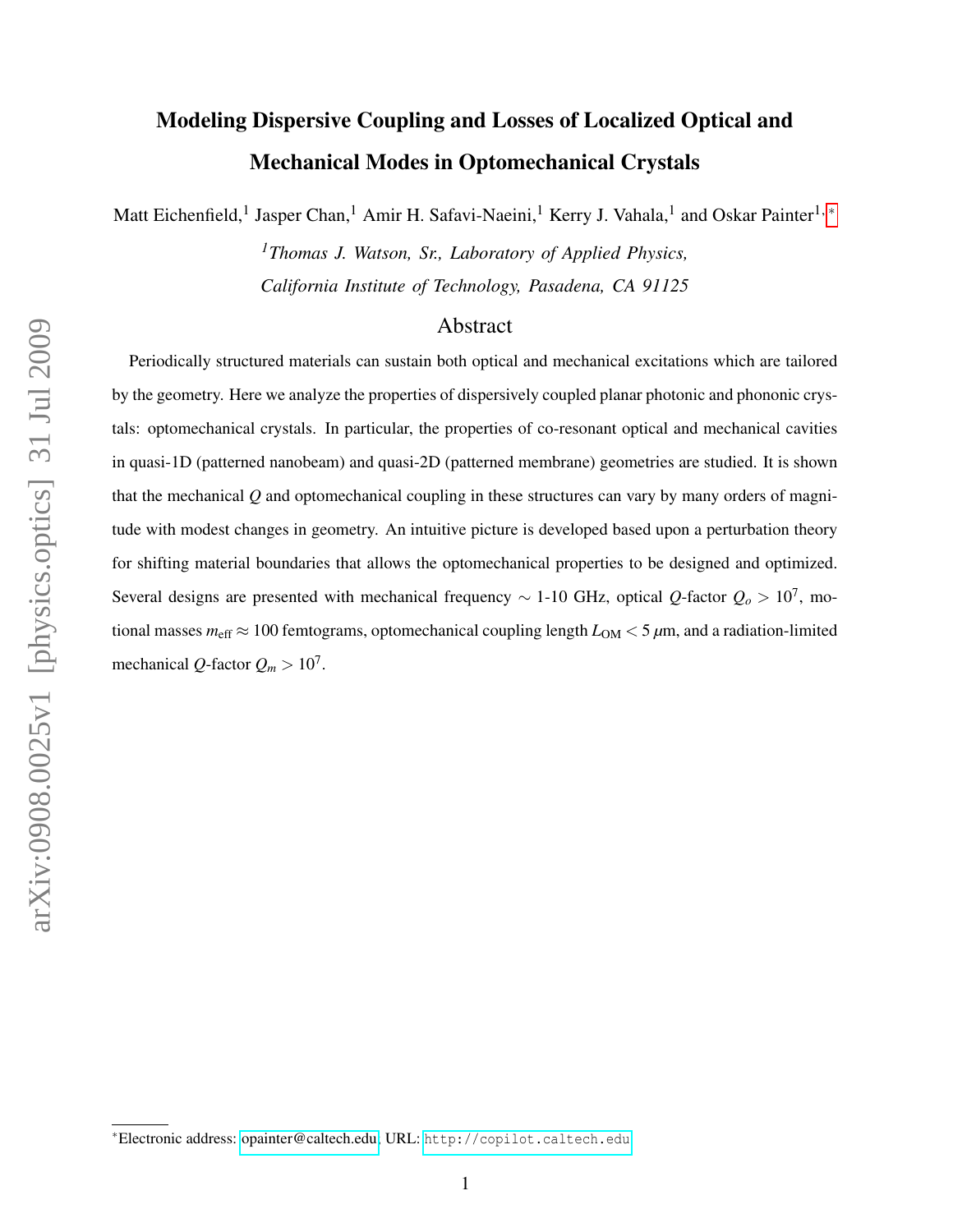# I. INTRODUCTION

It has previously been shown that "defects" in a planar periodic dielectric structure can simul-taneously confine optical and mechanical resonances to sub-cubic-wavelength volumes<sup>[1](#page-21-0)</sup>. As the co-localized resonances share the same lattice, and thus the same wavelength, the ratio of the optical to mechanical frequency of these modes is proportional to the ratio of their velocities. More recently, it was demonstrated that such co-localized resonances in a Silicon structure can strongly couple, via motion-induced phase modulation of the internal optical field, resulting in sensitive optical read-out and actuation of mechanical motion at GHz frequencies<sup>[2](#page-21-1)</sup>. In this paper we aim to further develop the theory and design of these coupled photonic and phononic systems, laying the groundwork for what we term "optomechanical crystals". Here we choose a cavity-centric viewpoint of the interaction between photons and phonons, using the terminology and metrics from the field of cavity optomechanics<sup>[3](#page-21-2)[,4,](#page-21-3)[5](#page-21-4)</sup>. An alternative viewpoint, more appropriate for guidedwave structures, may also be taken in which the interactions are described from a nonlinear optics (Raman-like scattering) perspective<sup>[6,](#page-21-5)[7](#page-21-6)</sup>.

We focus on two cavity devices in particular, a quasi-one-dimensional (quasi-1D) patterned nanobeam and a quasi-two-dimensional (quasi-2D) patterned nanomembrane, both of which have been studied extensively in the past<sup>[8](#page-21-7)[,9](#page-21-8)</sup> for their photonic properties. The strength of the (linear) optomechanical coupling in such structures is found to be extremely large, approaching a limit corresponding to the transfer of photon momentum to the mechanical system every optical cycle<sup>[10](#page-21-9)</sup>. Simultaneously, the effective motional mass<sup>[11](#page-21-10)</sup> of the highly confined phonon modes is small, less than few hundred femtograms for a cavity system operating at a wavelength of 1.5 *µ*m and a mechanical frequency of 2 GHz. This combination of parameters makes possible the opti-cal transduction of high-frequency (multi-GHz) mechanical vibrations<sup>[6](#page-21-5)[,7,](#page-21-6)[12](#page-21-11)[,13](#page-21-12)</sup> with near quantum-limited displacement sensitivity<sup>[14](#page-21-13)[,15](#page-21-14)</sup>. Additionally, dynamical back-action<sup>[16](#page-21-15)</sup> between the photon and phonon fields can be used to dampen<sup>[17,](#page-21-16)[18,](#page-21-17)[19,](#page-22-0)[20](#page-22-1)[,21](#page-22-2)</sup> and amplify<sup>[22](#page-22-3)[,23,](#page-22-4)[24](#page-22-5)</sup> mechanical motion, pro-viding an optical source of coherent phonons<sup>[25](#page-22-6)[,26](#page-22-7)</sup> which can then be used within other phononic circuit elements<sup>[27](#page-22-8)[,28](#page-22-9)[,29](#page-22-10)[,30,](#page-22-11)[31](#page-22-12)</sup>. Planar optomechanical crystals then, should enable a new generation of circuits where phonons and photons can be generated, routed, and made to interact, all on a common chip platform.

Unlike the simple motion of a mirror on a spring in more conventional cavity optomechanical systems<sup>[32,](#page-22-13)[33](#page-22-14)</sup>, the complex mechanics of optomechanical crystal structures makes it difficult to in-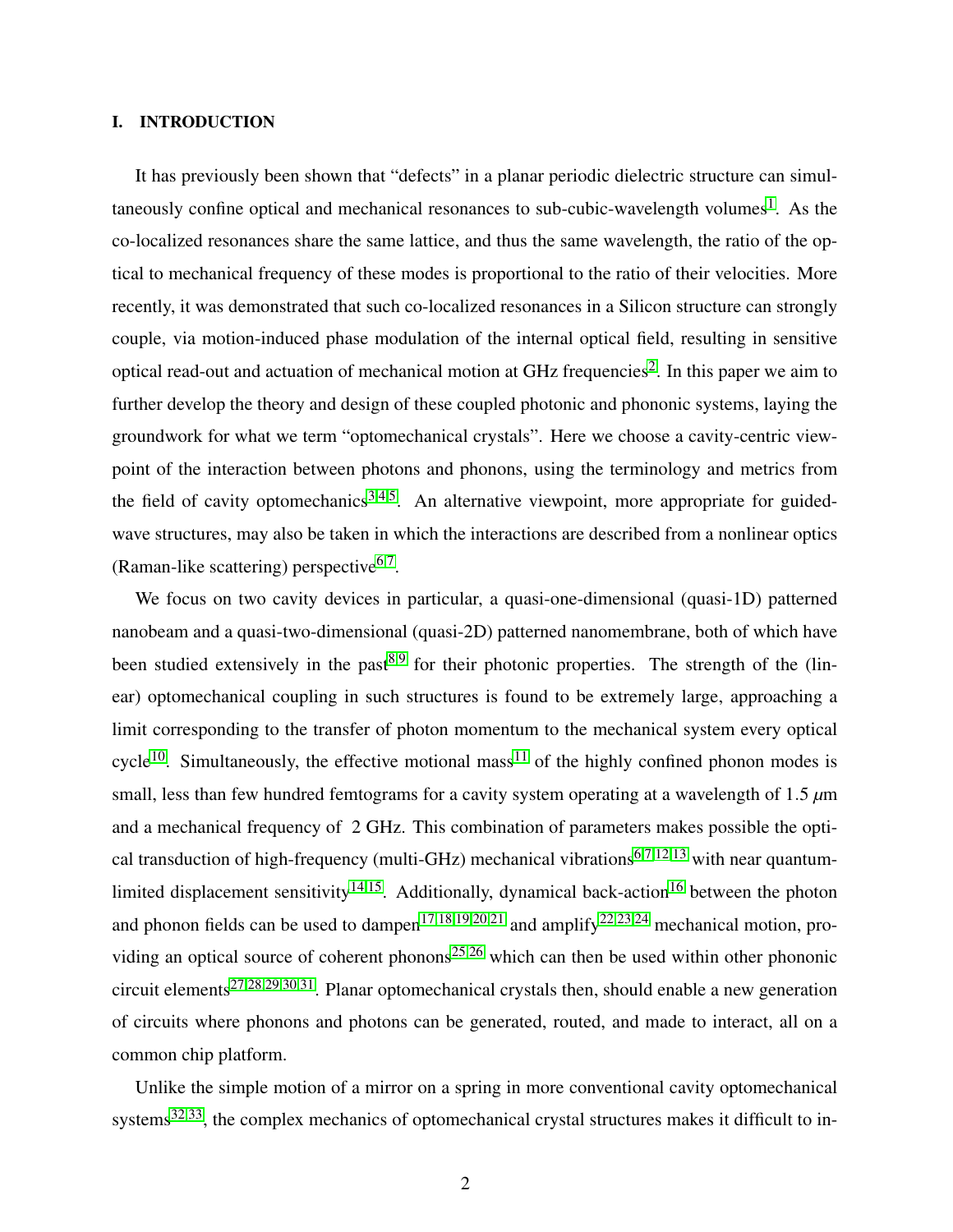tuit the origin or strength of the optomechanical coupling. Nonetheless, understanding the nature of the coupling is crucial to the engineering of optomechanical crystal devices as the degree of coupling between different optical and mechanical mode pairs can vary by orders of magnitude within the same structure, with even subtle changes in the geometry inducing large changes in the optomechanical coupling. In the experimental demonstration of a nanobeam optomechanical crystal<sup>[2](#page-21-1)</sup>, it was shown that the perturbation theory of Maxwell's equations with shifting material boundaries<sup>[34](#page-22-15)</sup> provides an accurate method of estimating the optomechanical coupling of these complex motions. Here we describe how this perturbation theory can be used to create an intuitive, graphical picture of the optomechanical coupling of simultaneously localized optical and mechanical modes in periodic systems.

The outline of the paper is as follows. We first analyze the quasi-1D nanobeam optomechanical crystal system. This nanobeam structure provides a simple example through which the salient features of optomechanical crystals can be understood. The mechanical *Q* of the structure is modeled using absorbing regions that provide a radiation condition for outgoing mechanical vibrations. The various types of mechanical losses are analyzed, and methodologies for minimizing or avoiding these losses are discussed. The dispersive coupling between the optical and mechanical modes is studied next. We use the aforementioned perturbation theory to analyze the optomechanical coupling strength, and which we display as an optomechanical coupling density on the surface of the structure. We use the density of optomechanical coupling picture to illustrate how the structure can be optimized to maximize the optomechanical coupling. Finally, we analyze the optomechanical coupling of a quasi-2D membrane structure, the well-known double-heterostructure photonic crys-tal cavity<sup>[35](#page-22-16)</sup>. We show how the optical and mechanical modes and their coupling can be understood in terms of the quasi-one-dimensional nanobeam example.

# II. ONE-DIMENSIONAL OPTOMECHANICAL CRYSTAL SYSTEMS: AN EXAMPLE

To illustrate the nature of the optomechanical coupling and losses in OMCs, we will use a quasi-1D nanobeam structure which has been demonstrated experimentally<sup>[2](#page-21-1)</sup>. Figure [1\(](#page-3-0)a) shows the general geometry of a periodic, quasi-one-dimensional OMC system made in a silicon beam of nanoscale cross-section. The system consists of an infinitely periodic array of  $h_x$  by  $h_y$  rectangular holes with center-to-center spacing, Λ, in a beam of width *w* and thickness, *t* (not shown). Although the actual structure will employ a defect to localize energy to a small portion of the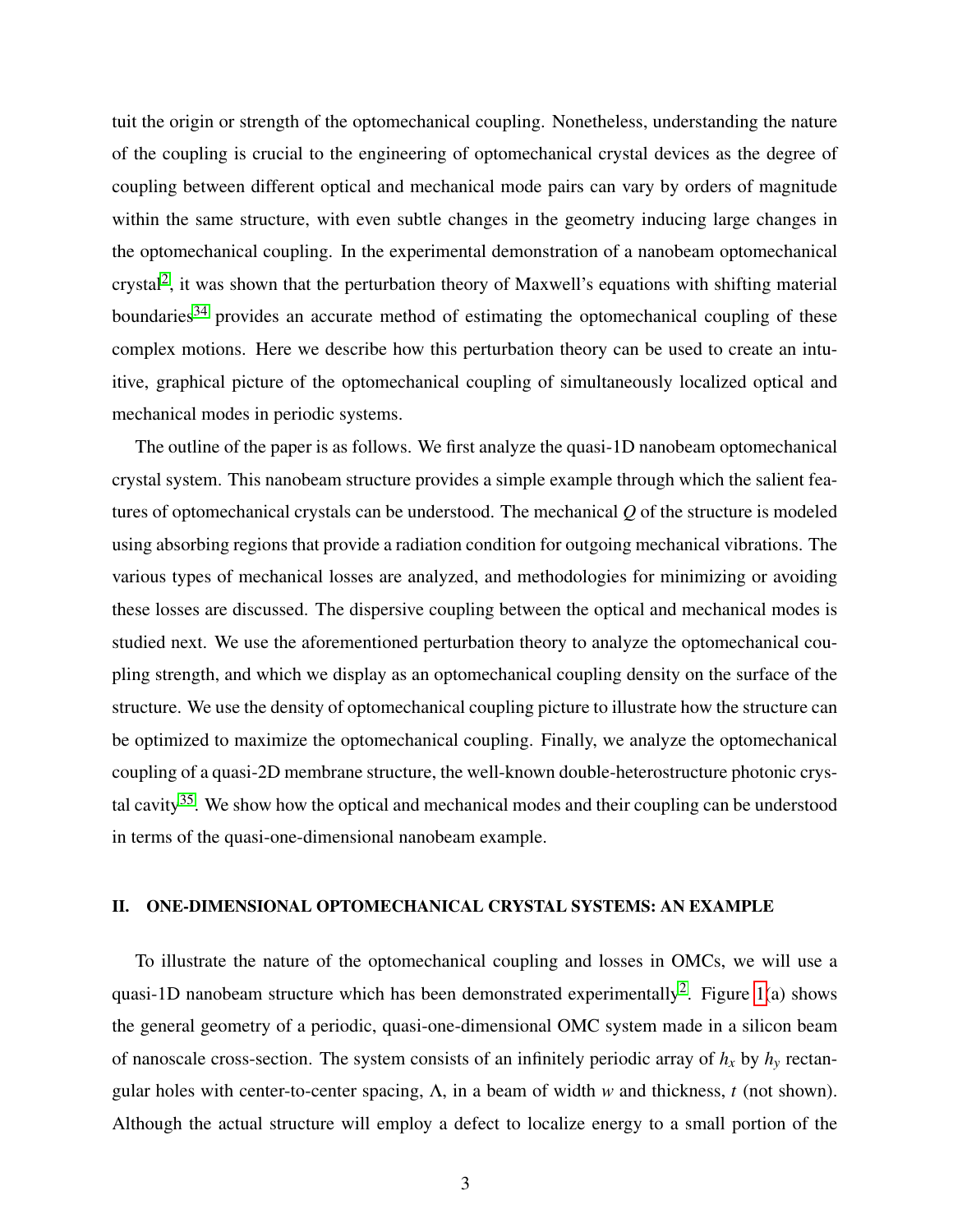

<span id="page-3-0"></span>FIG. 1: (a) General geometry of the periodic nanobeam structure's projection (infinite structure, no defect). (b) Optical band diagram of the nanobeam's projection. The band from which all localized optical modes will be derived is shown in dark black, with *E<sup>y</sup>* of the optical mode at the *X* point shown to the right of the diagram. The harmonic spatial potential created by the defect, along with the first three optical modes are shown as emanating from the *X*-point band-edge. (c) Mechanical band diagram of the nanobeam's projection. The three bands that form defect modes that will be discussed in this work are colored. The bottom-most mode is from the *X* point of the red band; the Γ points of the green and blue bands correspond to the middle and top mechanical modes, respectively. The frequencies of the defect modes that form from the band edges are shown as short, horizontal bars.

beam, it is useful to consider the modes of this infinitely-periodic structure, since the structure has discrete translational invariance, allowing the optical and mechanical modes of the system to be classified according to their wavevector, *kx*, and a band index. We shall call the infinitely-periodic structure the *projection* of the system. The band picture provided by the projection allows a simple description of localized optical and mechanical modes as existing between two "mirrors" in which propagating modes at the frequency of the defect have a small or vanishing density of states; the mirrors surround a perturbation region where propagation at the modal frequency is allowed, localizing the propagating mode between the mirrors. The optical and mechanical bands of the OMC's projection are shown in Fig. [1\(](#page-3-0)b) and 1(c), respectively, for the structure  $\Lambda = 360$  nm,  $w = 1400$ nm,  $h_y = 990$  nm,  $h_x = 190$  nm, and  $t = 220$  nm. The material properties are parameterized by an isotropic Young's modulus,  $E = 169$  GPa, and an index of refraction,  $n = 3.49$ . The optical bands are computed with the MIT Photonic Bands package<sup>[36](#page-22-17)</sup>, while the mechanical bands are computed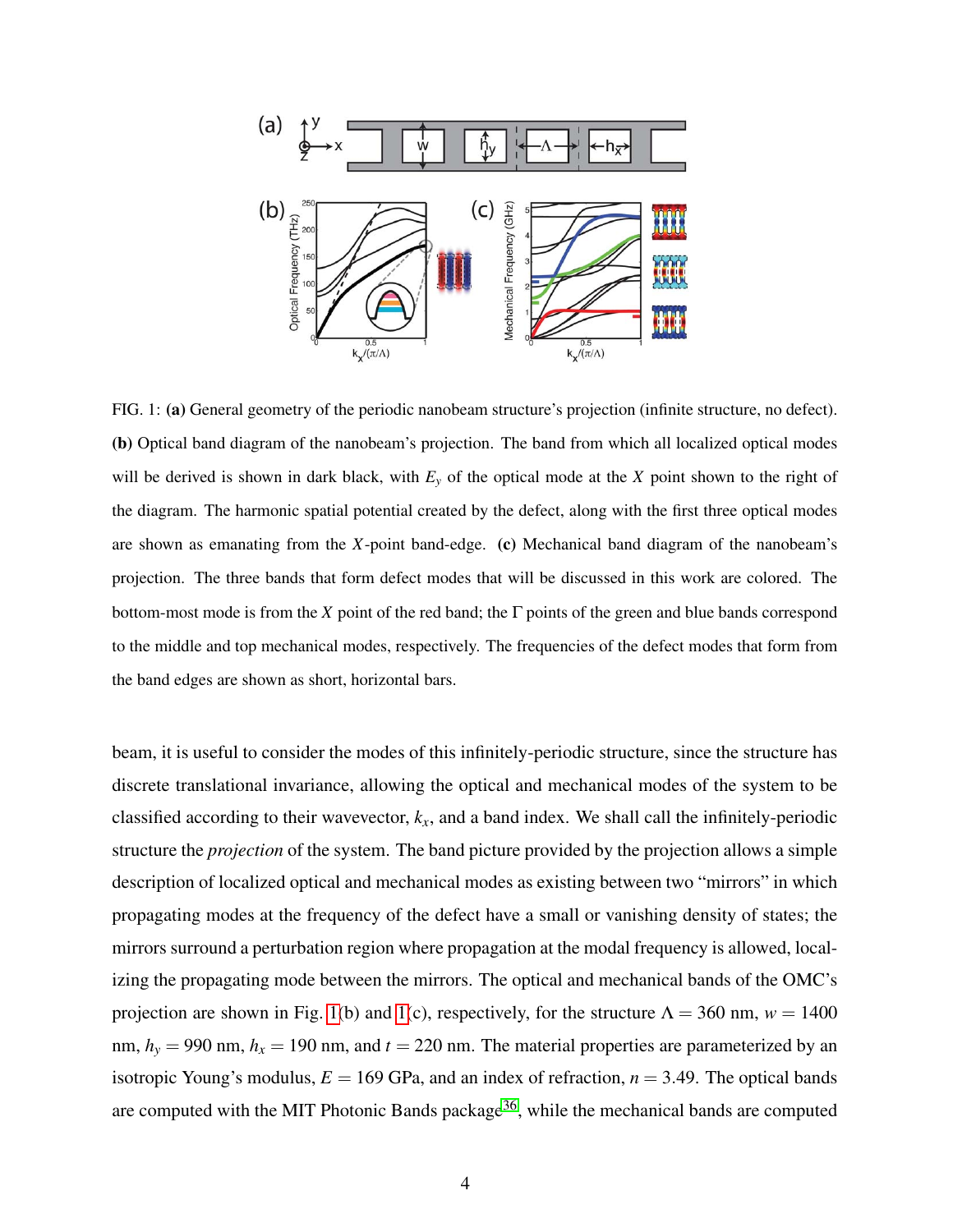with COMSOL Mutliphysics<sup>[37](#page-22-18)</sup>, a finite element method (FEM) solver. The structure does not possess a complete stop band for either the mechanics or the optics; nevertheless a defect in this structure can simultaneously produce highly-confined, low-loss optical and mechanical modes.

The primary optical mode of interest will be the first TE-like (dominantly polarized in the *y*direction) "valence" band mode at the edge of the first Brillioun zone (the edge of the first Brillioun zone is called *X* and the origin is called Γ). The electric field profile,  $E_y$ , is shown next to the band diagram. As described in detail in previous work on "zipper" optomechanical resonators<sup>[10](#page-21-9)[,38](#page-23-0)</sup> using general momentum-space design rules of photonic crystal cavities<sup>[39](#page-23-1)</sup>, the localized modes that come from this band-edge mode are as far as possible from the light line while having a minimal amount momentum near  $k_x = 0$  (and identically zero momentum at  $k_x = 0$ ) when used with a structure that is symmetric about a hole in the center. This reduces the radiation loss out of the structure. Because of the finite index contrast of the system, the optical *Q* is limited by radiation from optical momentum components that are close to  $k<sub>x</sub> = 0$ , since the system can only guide momentum components that are above the critical angle for total internal reflection. This governs the design and choice of optical modes of the structure. Because the optical band has negative curvature at the *X* point, the frequency of the mode at the band edge must be increased to confine an optical mode coming from this band. This can be accomplished by decreasing  $\Lambda$  (making the holes closer together without changing the size of the hole). As has been shown<sup>[10](#page-21-9)[,38,](#page-23-0)[40,](#page-23-2)[41,](#page-23-3)[42](#page-23-4)[,43](#page-23-5)[,44,](#page-23-6)[45,](#page-23-7)[46](#page-23-8)</sup> both theoretically and experimentally, these nanobeam systems are capable of achieving very high radiation-limited *Q*-factors.

Unlike light, mechanical energy cannot radiate into the vacuum. This makes the design rules for creating low-loss mechanical defect modes qualitatively different than those discussed above for optical defect modes, as will be discussed in the next section. Just as true *photonic* bandgaps are not necessary to achieve high confinement and low optical losses in nanowire structures, true *phononic* bandgaps are also unnecessary to achieve low mechanical losses. A quasi-stopband, where a defect mode of a particular polarization, frequency, and *k*-vector cannot couple a *significant* amount of energy to the waveguide modes of the mirror portion will be enough to acheive mechanical energy localization. Unlike in optics, all mechanical modes are "guided" by the structure, regardless of their *k*-vector, which allows localized mechanical modes to be created from either of the high symmetry points,  $\Gamma$  or  $X$ . In fact, it will be shown that it is advantageous to draw mechanical modes from the  $\Gamma$  point, as this generally produces larger optomechanical coupling than drawing from *X*. Clearly the mechanical mode should be localized by the same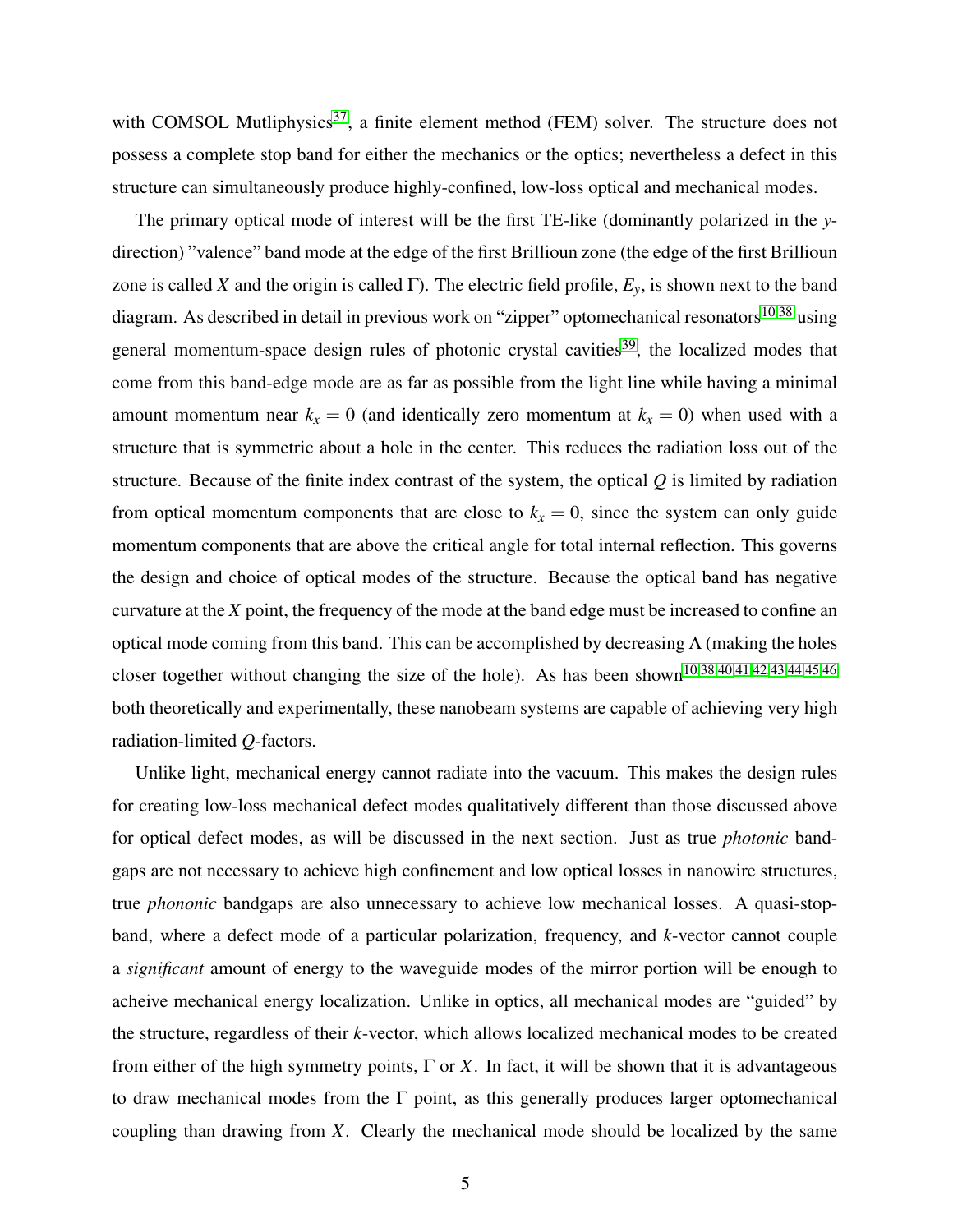defect as the optical mode; if this is not the case, then the target mechanical band-edge should be essentially unaffected by the defect that creates the optical mode, and a separate defect must be found that can localize the mechanics without significantly affecting the optical mode. Finally, the localized defect mode that is formed from the band edge must be sufficiently optomechanically coupled to the localized optical mode(s) of interest.



<span id="page-5-0"></span>FIG. 2: (a) Schematic illustration of actual nanobeam optomechanical crystal with defect and clamps at substrate. (b) Localized optical modes of the nanobeam OMC. The colors of the names correspond to the illustration of the inverted potential in Fig. [1\(](#page-3-0)b). Localized, optomechanically-coupled mechanical modes of the nanobeam OMC. The colors of the names correspond to the colored bands and horizontal bars showing the modal frequencies in Fig. [1\(](#page-3-0)c).

The defect that will be employed to localize optical and mechanical energy to the center of the structure consists of a decrease in the lattice constant for the otherwise periodic array of  $N_{\text{total}}$ holes in the beam, as illustrated in Fig. [2\(](#page-5-0)c). For the modes that are localized by the defect, this effectively divides the structure into a "defect" portion where propagation is allowed, surrounded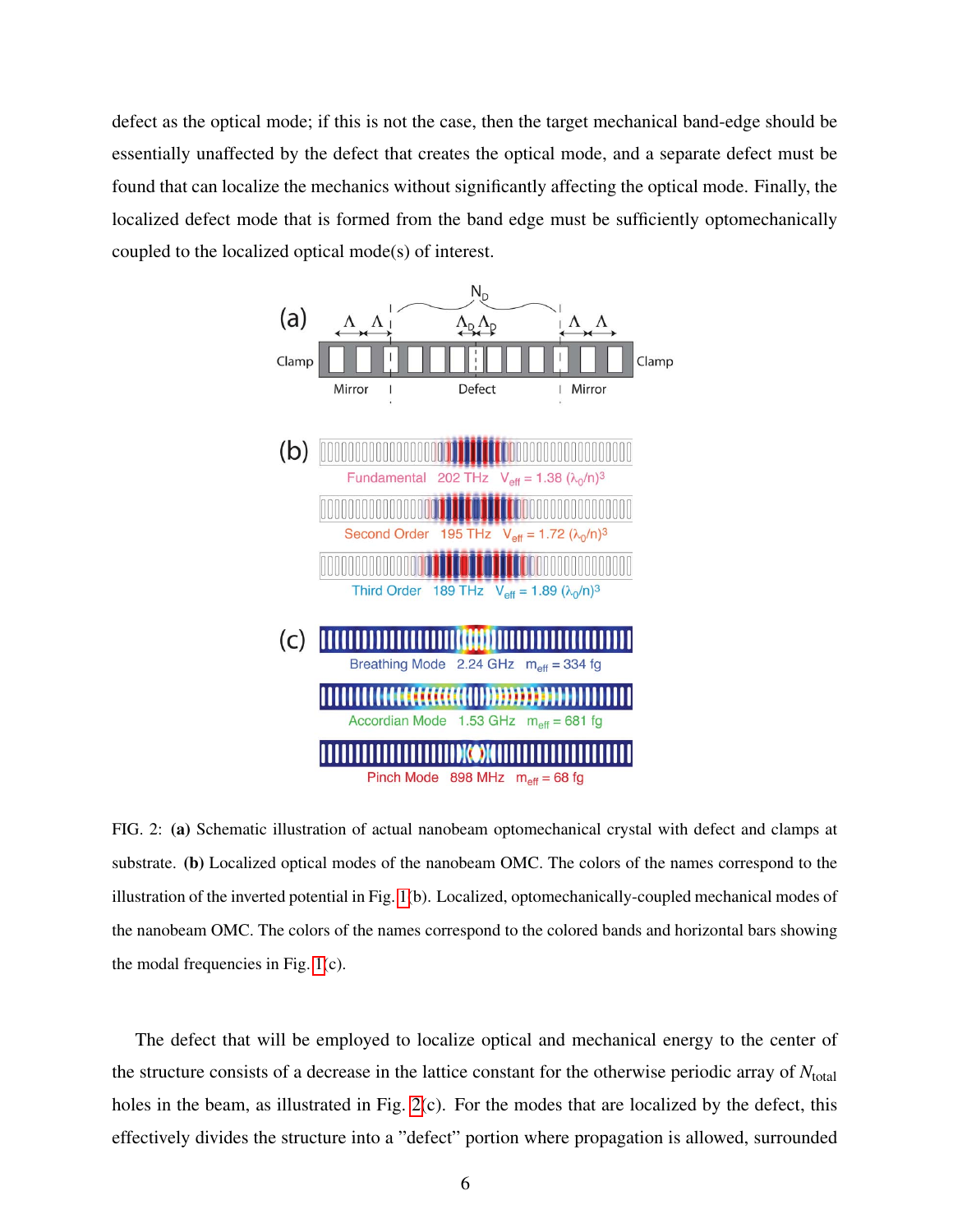by "mirrors", where the localized modes are evanescent, as discussed above. The particular defect used here consists of some odd number of holes, *N*<sub>D</sub>, with the spacing between the holes varying quadratically from the background lattice constant,  $\Lambda$ , to some value  $\Lambda_D$ , with the spacing varying symmetrically about the center hole (the hole dimensions are held fixed throughout the structure). The complete geometry, which we will refer to as "the nominal structure" is:  $N_{total} = 75$ ,  $\Lambda = 360$ nm,  $w = 1400$  nm,  $h_y = 990$  nm,  $h_x = 190$  nm,  $t = 220$  nm,  $N_D = 15$ , and  $\Lambda_D = 0.85$ Λ. In the nanobeam structure described here, this defect simultaneously localizes many mechanical and optical modes.

For localized modes, the quasi-harmonic spatial defect creates a quasi-harmonic potential for the optical and mechanical mode envelopes<sup>[47](#page-23-9)</sup>. This creates a ladder of states for each band edge with approximately Hermite-Gauss spatial dependencies along the cavity axis (*x*), in direct analogy to the harmonic potential of 1D quantum mechanics. As discussed above, the localized optical modes of interest come entirely from a single band-edge (the darkened band in Fig. [1\(](#page-3-0)b)); the first three cavity modes of the defect from that band are shown in Fig. [2\(](#page-5-0)b). Many localized mechanical modes with linear optomechanical coupling exist in this system. As examples, we will examine an exemplary optomechanically-coupled mechanical cavity mode from three different band-edges, even though each of these band edges produces a manifold of defect modes which may or may not have optomechanical coupling. The three modes are shown in Fig. [2\(](#page-5-0)c), with the colors of the bands of Fig. [1\(](#page-3-0)c) corresponding to the colors of the modes' label in the figure.

#### III. MODAL CROSS-COUPLING AND MECHANICAL LOSSES

Periodic structures can be fabricated to have phononic band gaps<sup>[30](#page-22-11)[,48](#page-23-10)[,49](#page-23-11)[,50](#page-23-12)</sup>, where mechanical energy loss by linear elastic coupling to the environment can be made arbitrarily small. Eventually, more fundamental losses<sup>[51](#page-23-13)[,52](#page-23-14)</sup> such as thermoelastic loss<sup>[53](#page-23-15)[,54,](#page-23-16)[55](#page-23-17)[,56](#page-23-18)</sup>, non-equilibrium energy redistribution<sup>[52,](#page-23-14)[57](#page-23-19)</sup>, phonon-phonon scattering<sup>[58](#page-23-20)</sup>, and the movement of dislocations and impurities<sup>[52](#page-23-14)[,59](#page-23-21)</sup> should be accessible in these systems. First, however, the linear interaction of the optomechanical crystal and its surrounding substrate, which acts as a bath, must be understood and minimized. With this in mind, we use a finite element method model with weakly absorbing "bath" regions to model the losses in the system due to coupling of the mechanical energy into modes that are not confined. This method captures inter-modal coupling between the localized modes and all other mechanical modes of the system, some of which act as parasitic loss channels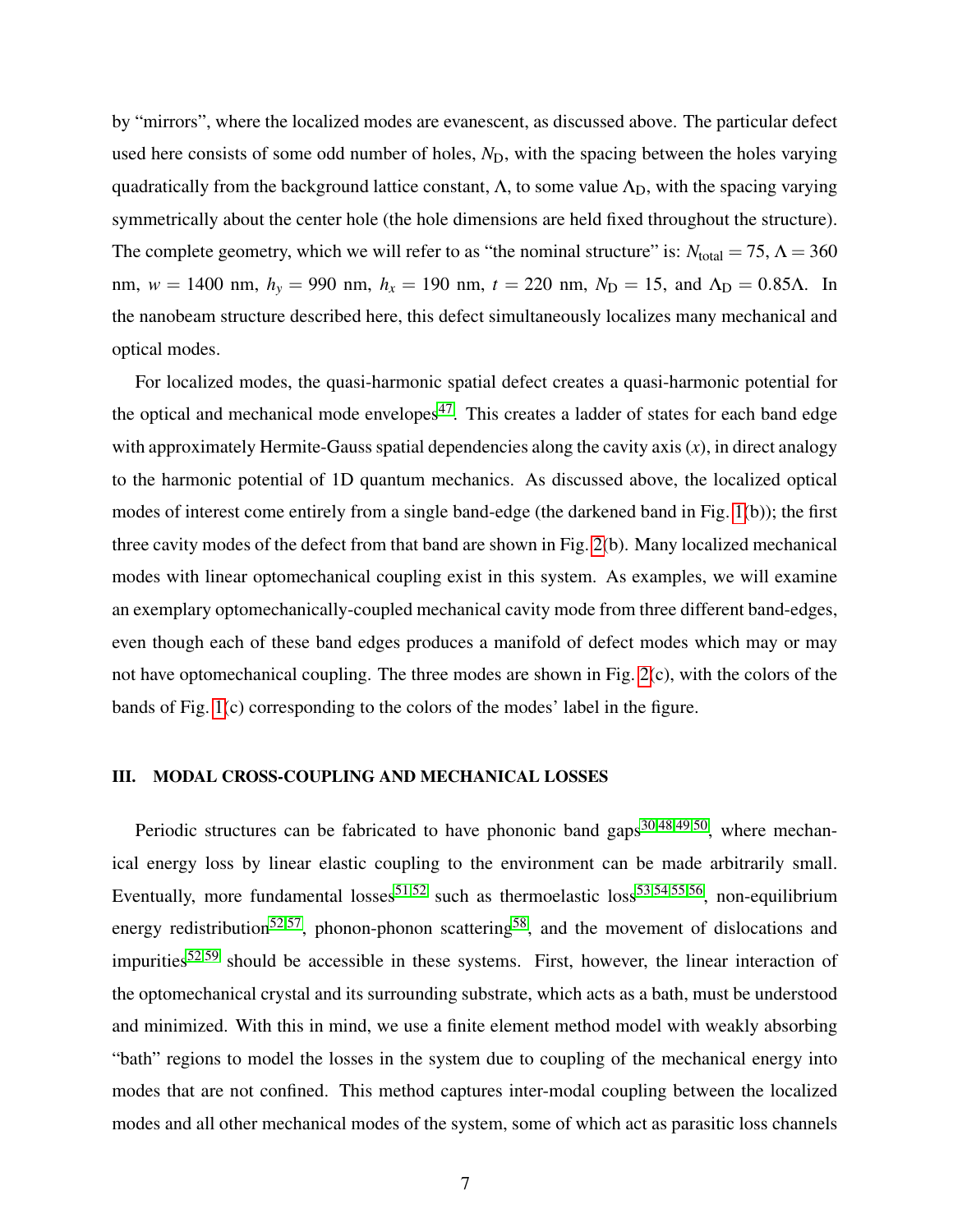

<span id="page-7-0"></span>FIG. 3: (a) In-phase and (b) in-quadrature mechanical displacement field  $(\log_{10}(|q|^2 / max(|q|^2))$  of the fundamental breathing mode of nanobeam OMC structure with weakly absorbing "pad", showing the propagating nature of the radiated mechanical waves in the pad region. (c) Dependence of *Q*<sup>m</sup> on the total length of the structure; the number of mirror holes on each side is  $(N_T - 15)/2$ . This shows the oscillatory  $Q_m$  of the pinch and breathing modes, which are coupled to waveguide modes, and the exponentially-increasing *Q*<sup>m</sup> of the accordion mode. (d) Mechanical band structure of the nanobeam OMC, with arrow tails indicating the frequency and high-symmetry point of the breathing (blue) and pinch (red) modes, and arrow heads indicating the equi-frequency waveguide mode that acts as the dominant source of parasitic coupling. The effective bandgap of the accordion mode is shown in transparent green, with its frequency indicated as a horizontal green bar at the  $\Gamma$  point.

into the surrounding "bath".

The lack of a mechanical bandgap means that the superposition of *k*-vectors necessary to create a localized mode in the defect coincide with *k*-vectors of equi-frequency propagating modes of the phononic crystal mirrors. The localized modes and propagating modes of equal frequency will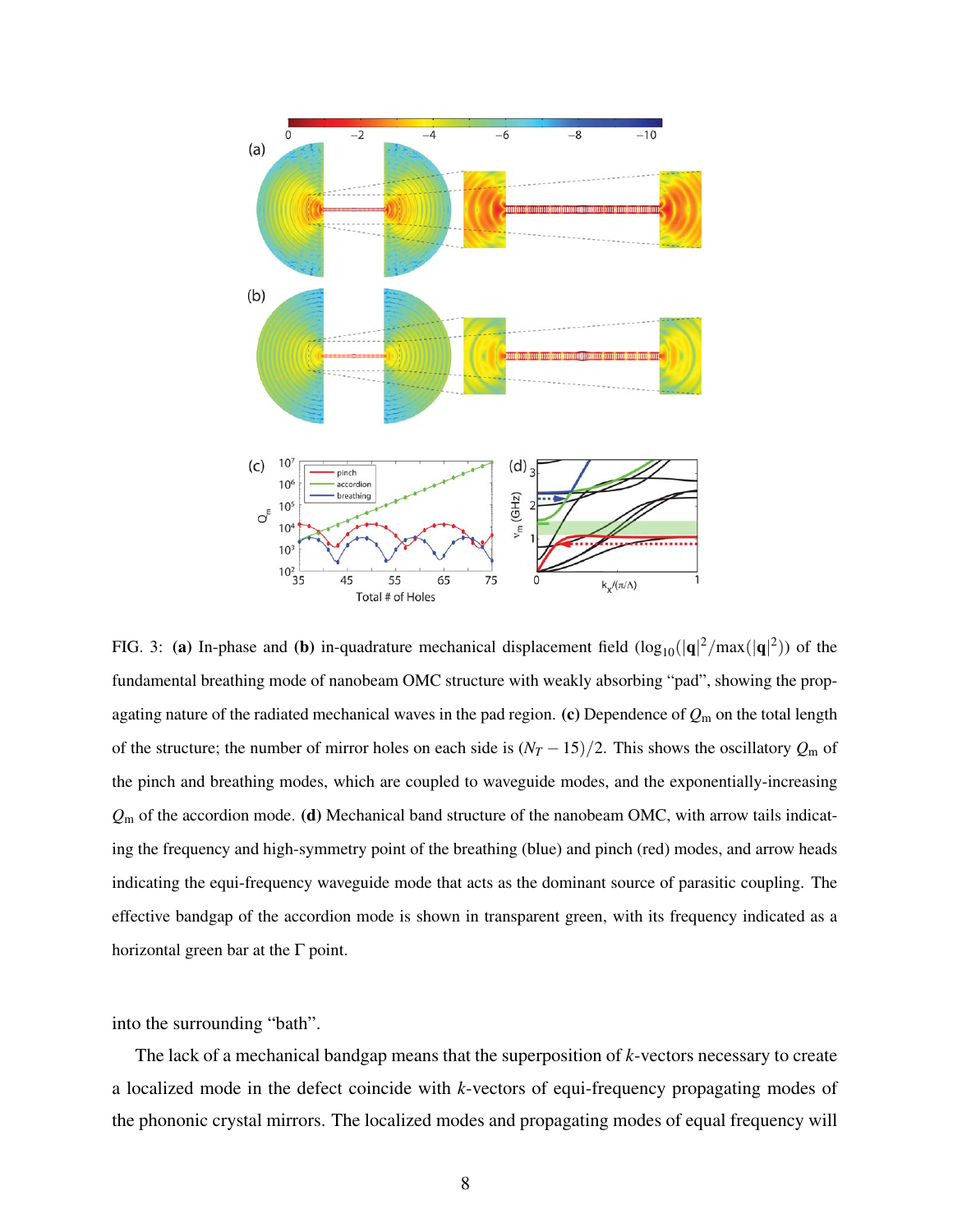hybrizide and couple whenever the symmetries of the modes do not forbid it. In addition to the propagating modes, there are "body modes" that exist purely because of the boundary conditions (and thus not represented in the band structure), such as vibrations, density waves, and torsions of the finite, clamped structure. If the simulated exterior boundary conditions allow energy in the propagating and body modes to be lost, the propagating and body modes that couple to the localized mode will act as parasitic loss channels for the localized mode.

In a fabricated structure, the cantilever is attached to a substrate at both ends, rather than a hard boundary at the end of the cantilever. These more realistic boundaries must be included to model propagating and body mode losses. The propagating modes travel down the nanobeam and partially reflect at the contacts due to an effective impedance mismatch caused by the geometric change between the nanobeam and the bulk. The rest of the power radiates into the bulk, causing a loss of mechanical energy. Thus the localized mode is coupled to a propagating mode with identical frequency that can radiate part or all of its energy into the surrounding "bath". This propagating mode also forms a coupled cavity resonance with the localized mode because of the reflections at the clamp points. The body modes have a softer boundary condition than  $q = 0$  at the boundaries, extending the body mode amplitude into the substrate. The part of the body mode that extends into the substrate can excite radiative modes of the substrate. The body mode then acts as a loss channel for any localized mode to which it is coupled. The localized, propagating, and body modes form a set of coupled resonators. Since the body and propagating modes are very sensitive to the total length of the structure, the self-consistent solution, which determines the loss of the localized mode, is very sensitive to the exact boundary conditions. Thus, to accurately simulate the true spatial profiles and losses of localized mechanical modes, one needs a simulation that reflects the true boundary conditions.

To model the loss due to coupling to radiative modes of the substrate, we include a large, semi-circular "pad" on each side of the nanobeam, with the same material constants as the nanobeam. To make the pad act like a "bath", we introduce a phenomenological imaginary part of the speed of sound in the pad region; i.e.,  $v_{pad} \rightarrow v_{Silicon}(1 + i\eta)$ , where  $v = \sqrt{E/\rho}$ . This creates an imaginary part of the frequency, and the mechanical *Q* can be found by the relation,  $Q_m = \text{Re}\{v_m\}/(2\text{Im}\{v_m\})$ . By adding loss to the pad material, propagating modes will reflect part of their power at the contacts (the interface between the cantilever and the substrate) because of the change in the impedance from the absorption, not just the geometric change in impedance. From this point of view, η should be made as small as possible, since this contribution to the re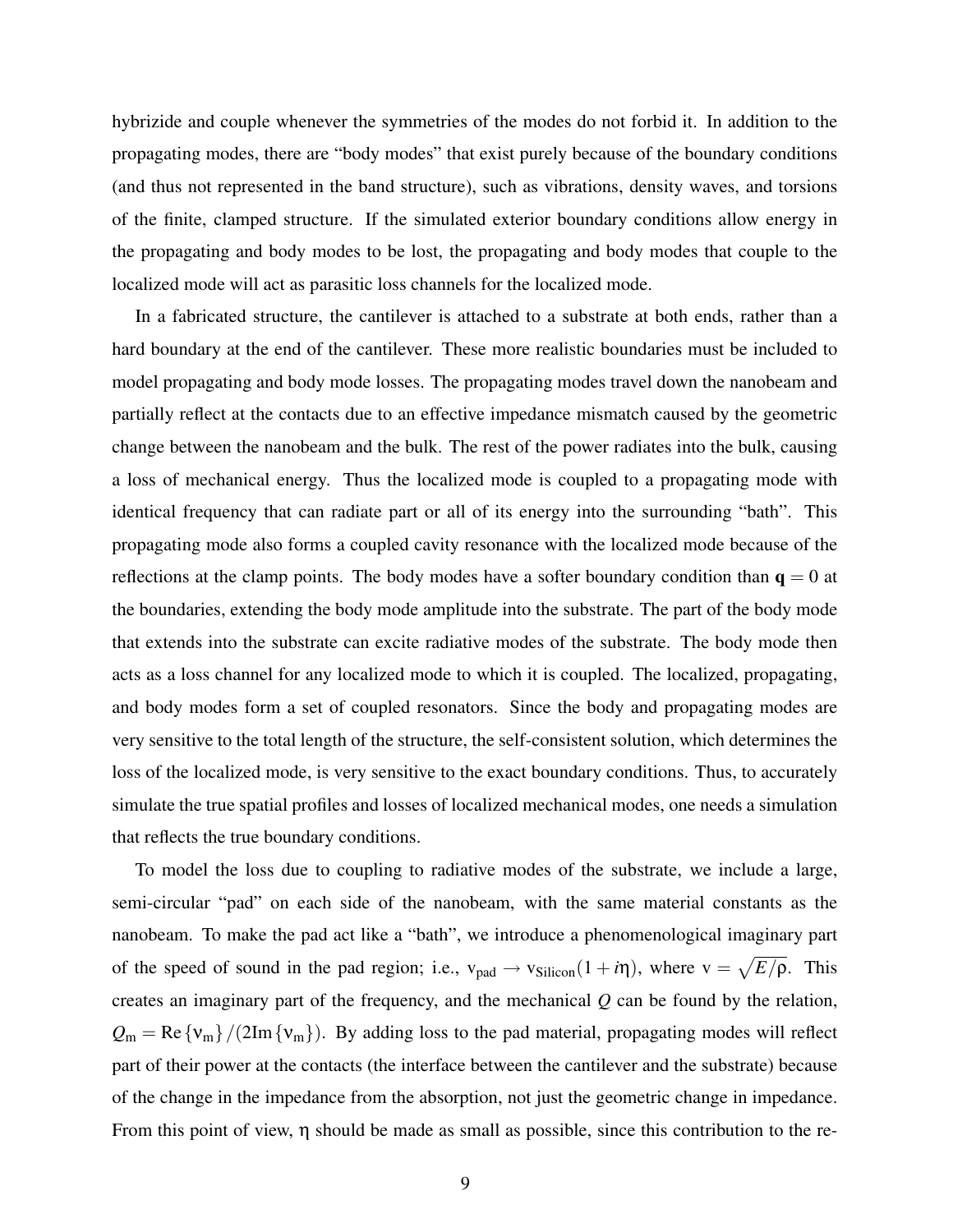flection coefficient is an artifact of the simulation and is not present in the real system. However, η must also be large enough that the self-consistent solution includes a propagating, radiated wave, which only happens if the wave is appreciably attenuated by the time it reflects from the edge of the simulation (where  $q = 0$ ) and returns to the contact. Thus, the pad is made as large as possible, given computational constraints, and the absorption is increased until *Q*<sup>m</sup> changes appreciably, which gives the threshold value for  $\eta$  at which the reflectivity of the contacts has an appreciable contribution from the absorption. The simulation is then performed with a value of  $\eta$  that produces a propagating wave in the pad without causing an artificial reflectivity at the contact. Propagation in the pad is easily verified if the position of the nodes/antinodes swap between the in-phase and inquadrature parts of the mechanical cycle (the nodes/antinodes of a standing wave are stationary). Figure [3\(](#page-7-0)a) and [3\(](#page-7-0)b) show the in-phase and in-quadrature (respectively) parts of the mechanical cycle of the breathing mode, clearly showing a propagating radiative mode in the weakly absorbing pad, with  $\log_{10}(|\mathbf{q}|^2/\max(|\mathbf{q}|^2)$  plotted to elucidate the attenuation of mechanical radiation in the pad.

Limiting the artificial reflection at the interface of the non-absorbing and absorbing portions sets the maximum absorptivity, which in turn sets the minimum size of the pad (to guarantee that the radiation is completely attenuated before returning to the source). This size/absorptivity trade-off can be improved by making η vary as a function of position in the pad, starting out at zero and increasing radially outward (quadratically, say). This is analogous to a mechanical perfectly matched layer  $(PML)^{60}$  $(PML)^{60}$  $(PML)^{60}$ , which has the benefit of increasing the round-trip absorption while maintaining a minimum reflectance at the clamp *due to* absorption. This provides the same reflection-free absorption of mechanical radiation in a more compact simulation space, making better use of computational resources.

Changing the length of the structure changes the resonance condition for both the propagating and body modes. This changes the amount of coupling to the localized mode in the self-consistent solution of the system. Thus the parasitc losses into a waveguide mode should be periodic. Figure [3\(](#page-7-0)c) shows *Q*<sup>m</sup> for the pinch, accordion, and breathing mode as the total number of holes (i.e., the length of the optomechanical crystal) is varied. For the breathing and pinch modes, the mechanical losses oscillate as a function of the total length of the nanobeam. For this particular geometry, the losses are dominated by propagating modes, and the oscillation period of the *Q* can be matched to a *k*-vector of a waveguide mode in the band structure in Fig. [3\(](#page-7-0)d) (shown as a dotted line extending from the defect frequency). Thus the length of the structure can be tuned to minimize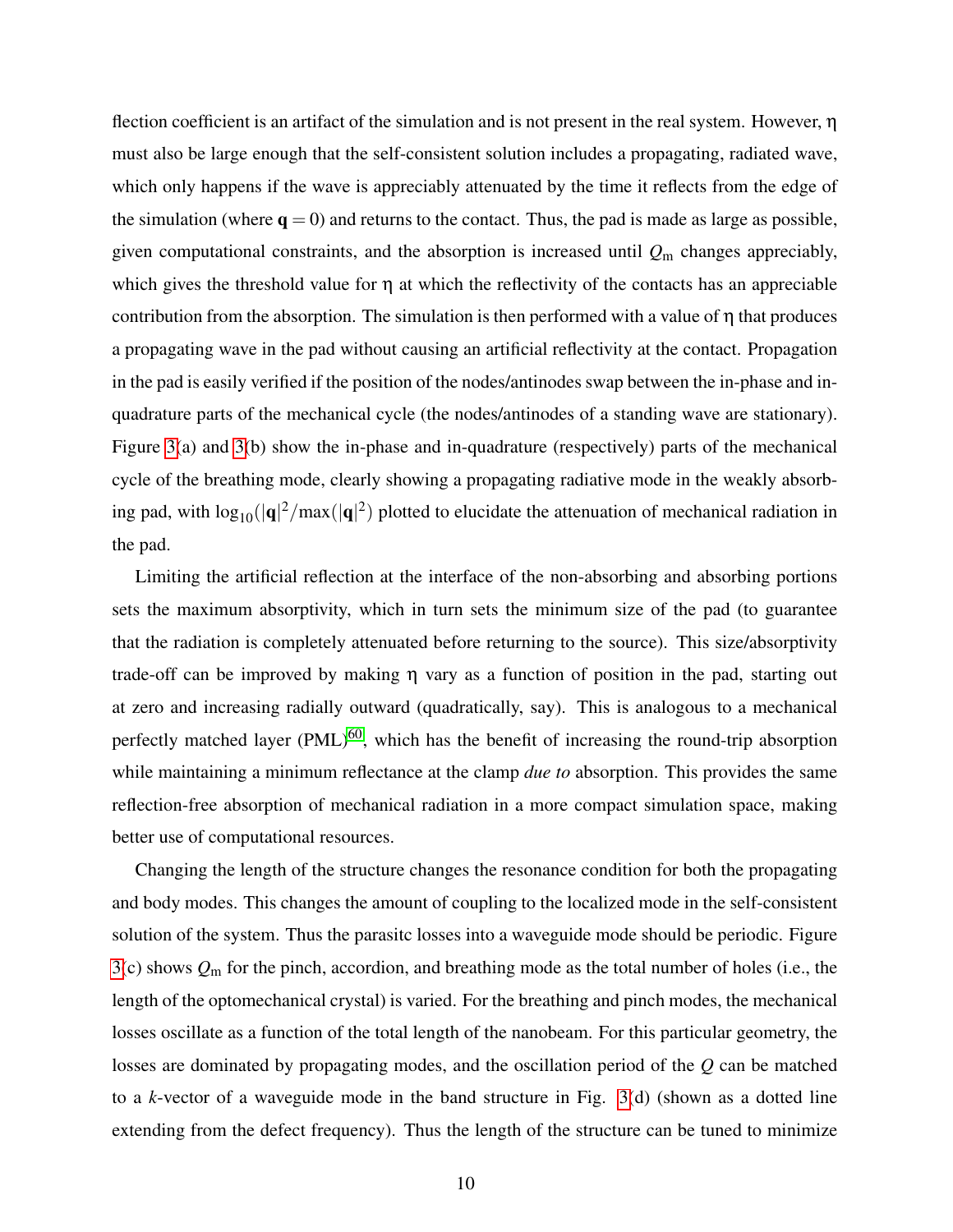mechanical losses in cases where a complete mechanical bandgap is not present. Interestingly, the *Q* of the accordion mode increases exponentially with the number of holes, indicating that the mode is evanescent in the mirror portions. Examining the four bands that cross through at the frequency of the accordion mode, we find that all four bands have a mirror symmetry about either the *x*−*z* or *x*−*y* planes that forbids any hybridization or coupling between to the accordion mode. This creates an effective bandgap (shown in translucent green). Practically speaking, this is a much weaker stop-band than a true bandgap, because any defect in the structure that breaks the symmetry of the accordion mode about the mirror planes will cause a coupling to the waveguide modes in the gap. However, it is exactly this kind of symmetry-dependent effective bandgap that is responsible for the high *optical*  $Q^{2,38,45,46}$  $Q^{2,38,45,46}$  $Q^{2,38,45,46}$  $Q^{2,38,45,46}$  $Q^{2,38,45,46}$  $Q^{2,38,45,46}$  of the experimentally-fabricated structures. This gives some confidence that it is possible to fabricate structures that are defect-free to the degree necessary to achieve high *Q*m.

#### IV. OPTOMECHANICAL COUPLING: DEFINITION AND INTEGRAL REPRESENTATION

Cavity optomechanics involves the mutual coupling of two modes of a deformable structure: one optical and one mechanical. The optical mode is characterized by a resonant frequency  $\omega_0 =$  $2\pi v_0$  and electric field  $\mathbf{E}(\mathbf{r})$ . The mechanical mode is characterized by a resonant frequency  $\Omega_m =$  $2\pi v_{\rm m}$  and displacement field  $Q(\bf{r})$ , where  $Q(\bf{r})$  is the vector displacement describing perpendicular displacements of the boundaries of volume elements. The cavity optomechanical interactions of the distributed structure and its spatially-dependent vector fields,  $E(\bf{r})$  and  $Q(\bf{r})$ , can be reduced to a description of two *scalar* mode amplitudes and their associated mode volumes, with the coupling of the amplitudes parameterized by a single coupling coefficient, *g*OM.

The mode amplitude,  $c$ , and complex vector field profile,  $e(\mathbf{r})$ , are defined such that the complex electric field is  $\mathbf{E}(\mathbf{r}) = c\mathbf{e}(\mathbf{r})$  (the physical field is given by the real part of  $\mathbf{E}(\mathbf{r})e^{i\omega t}$ ). For pedagogical reasons, the amplitude *c* is normalized such that the time averaged electromagnetic energy is equal to  $|c|^2$ ; i.e.  $U = |c|^2 = \frac{1}{2}$  $\frac{1}{2} \int dV \varepsilon |\mathbf{E}|^2$ . This forces **e** to be normalized such that  $1 = \frac{1}{2}$  $\frac{1}{2} \int dV \varepsilon |\mathbf{e}|^2$ . In cavity quantum electrodynamics, one typically defines an effective optical mode volume,  $V_0 = \int dV$  <sup>√</sup> ε|E|  $\frac{\sqrt{c|E|}}{\max(|\sqrt{\epsilon}E|)}$  $\setminus^2$ , in order to gauge the strength of light-matter interactions.

The mechanical vibration's amplitude,  $\alpha$ , and mode profile (displacement),  $q(\mathbf{r})$ , are defined such that  $Q(r) = \alpha q(r)$ . Here,  $\alpha$  is defined as the largest displacement that occurs anywhere for the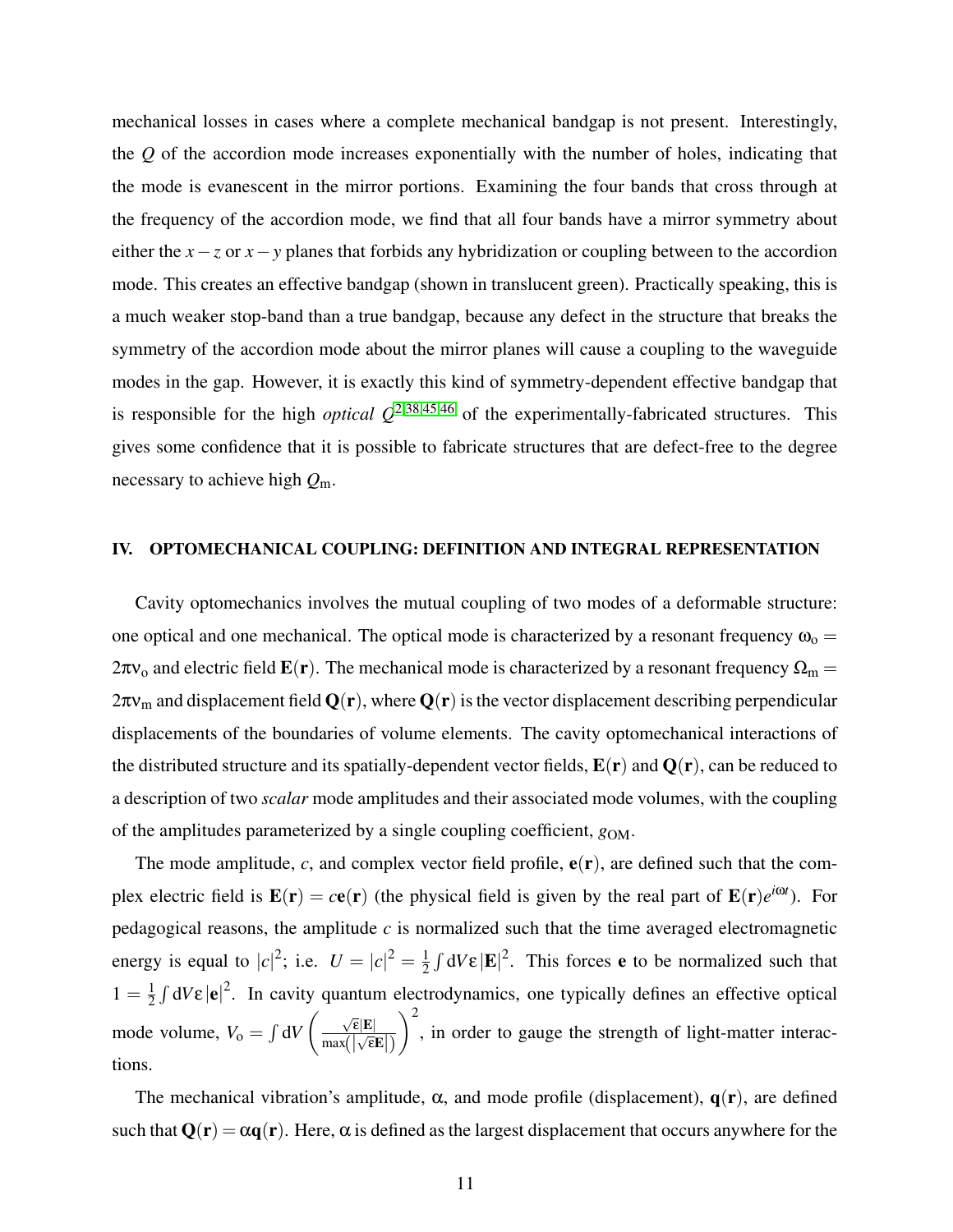mechanical field,  $Q(\mathbf{r})$ , so that max( $|Q(\mathbf{r})|$ ) = 1. It is important to note that this particular choice of  $\alpha$  determines the mechanical mode's effective volume and effective mass,  $V_m$  and  $m_{\text{eff}} \equiv \rho V_m$ , respectively. In order to represent an energy and be consistent with the equipartition theorem, this choice of  $\alpha$  requires the complimentary definition  $m_{\text{eff}} = \rho \int dV \left( \frac{|Q|}{|Q|} \right)$  $max(|\mathbf{Q}|)$  $\int_{0}^{2}$ . To see this, note that the free evolution of the mechanical oscillator has, by definition, a time-independent total energy  $E_{\text{mechanical}} = \frac{m_{\text{eff}}}{2}$  $\frac{2}{2}$ <sup>2</sup> $(\Omega^2 \alpha^2 + \dot{\alpha}^2)$ . On the other hand, integrating the total energy of each volume element must *also* give this same total energy. If we pick the point in phase space at which all the mechanical energy is potential energy (i.e. the classical "turn-around point"), we must have that  $E_{\text{mechanical}} = \frac{1}{2} \Omega^2 \int \rho |\mathbf{Q}(\mathbf{r})|^2 dV = \frac{1}{2} m_{\text{eff}} \Omega^2 \alpha^2$ , or, in other words,  $m_{\text{eff}} \alpha^2 = \int \rho |\mathbf{Q}(\mathbf{r})|^2 dV$ . One can arbitrarily choose the definition of the amplitude or the mass, but choosing one determines the other. Note that  $\alpha$  is also the amplitude of zero-point motion of the canonical position operator in a quantized treatment. For a system like a localized mode of a phononic crystal defect cavity, where only a very small, localized portion of the total mass undergoes appreciable motion, the most sensible choice of the mass is the amplitude-squared weighted density integral, which, as stated above, is the choice of mass associated with  $\alpha = \max(|\mathbf{Q}(\mathbf{r})|)$ .

The optomechanical coupling affects the optical mode by tuning the optical resonant frequency as a function of displacement,  $\omega_0(\alpha)$ ; whereas the coupling affects the mechanical mode by applying a force, which is expressed as a gradient of the cavity energy,  $d|c|^2/dα$ . The optical resonant frequency is usually expanded in orders of the (small) displacement,  $\alpha$  around some equilibrium displacement,  $\alpha_0$ .

$$
\omega_{o}(\alpha) = \omega_{o} \Big|_{\alpha = \alpha_{0}} + (\alpha - \alpha_{0}) \frac{d\omega_{o}}{d\alpha} \Big|_{\alpha = \alpha_{0}} + (\alpha - \alpha_{0})^{2} \frac{d^{2}\omega_{o}}{d\alpha^{2}} \Big|_{\alpha = \alpha_{0}} + \dots \tag{1}
$$

In the case that the terms higher than first order can be neglected, this equation simplifies to

$$
\omega_o(\alpha)=\omega_o\Big|_{\alpha=\alpha_0}+(\alpha-\alpha_0)\frac{d\omega_o}{d\alpha}\Big|_{\alpha=\alpha_0}\equiv\omega_o+(\alpha-\alpha_0)g_{\rm OM}\equiv\omega_o+(\alpha-\alpha_0)\frac{\omega_o}{L_{\rm OM}}\ ,\eqno(2)
$$

where  $\omega_0 \equiv \omega_0 \Big|_{\alpha = \alpha_0}$  is the equilibrium resonance frequency of the optical mode,  $g_{OM} \equiv \frac{d\omega_0}{d\alpha}$ dα  $\Big|_{\alpha=\alpha_0}$ is the derivative of the resonance frequency of the optical mode evaluated at equilibrium, and  $L_{OM}$ is the *effective optomechanical length* of the system. The effective length,  $L_{OM}$ , is a universal parameter that relates displacement to a change in optical frequency (i.e.  $\alpha/L_{OM} = \delta \omega_0/\omega_0$ ). From the definition,  $L_{OM}^{-1} \equiv \frac{1}{\omega_0}$  $\omega_{\rm o}$ <u>dω</u> dα  $\Big|_{\alpha=\alpha_0} = g_{OM}/\omega_0$ , one can see that reducing  $L_{OM}$  maximizes the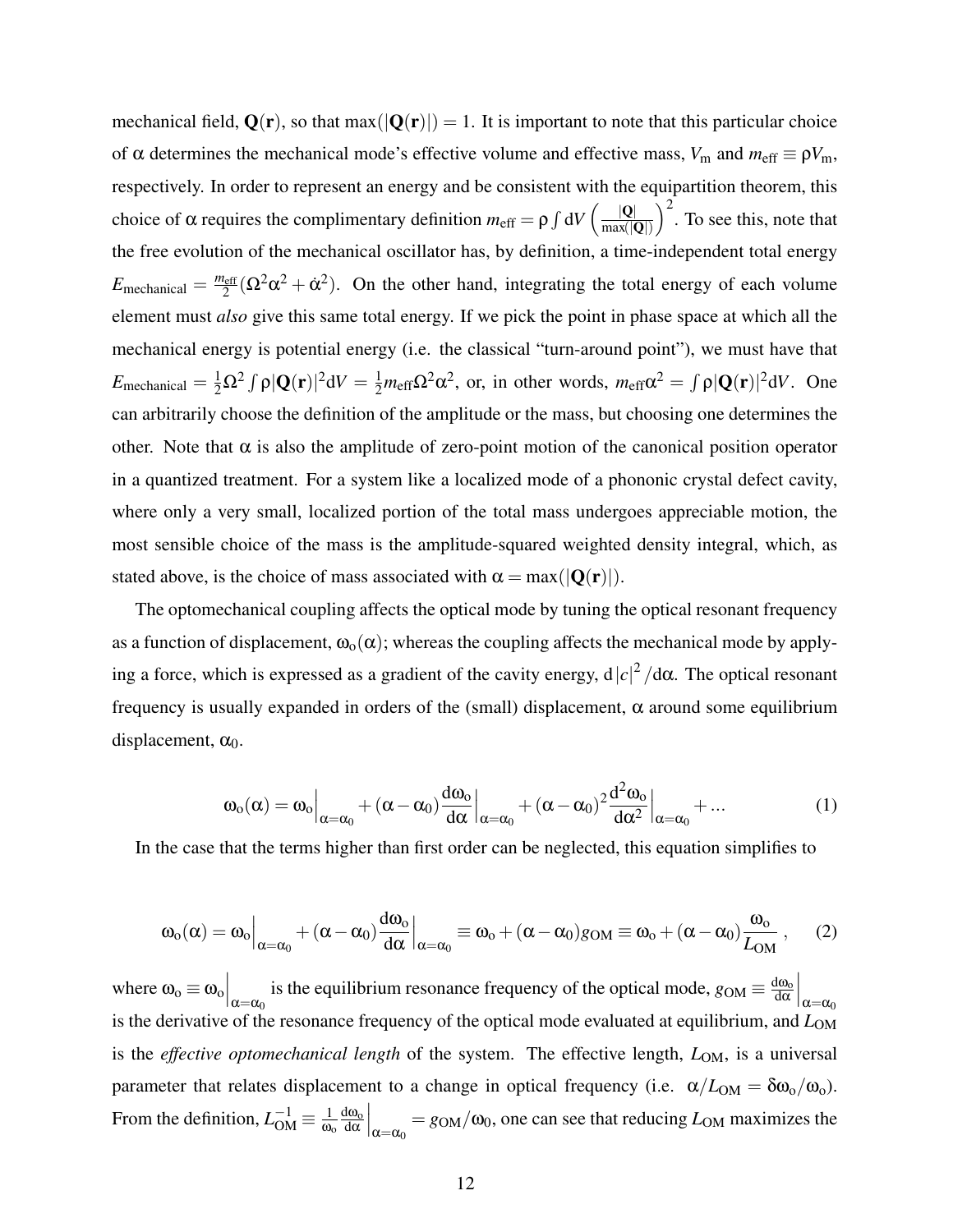optomechanical coupling. It is simple to show that *L*OM is equal to the spacing between the mirrors of a Fabry-Perot cavity when one mirror is allowed to move along the cavity axis or the radius of a microtoroid/microdisk for a radial breathing motion. For a "Zipper" cavity or double-microdisk, *L*OM is an exponentially decreasing function of the spacing between the coupled elements, with *L*OM approaching half a wavelength of light as the spacing approaches zero.

The perturbation theory of Maxwell's equations with shifting material boundaries<sup>[34](#page-22-15)</sup> allows one to calculate the derivative of the resonant frequency of a structure's optical modes, with respect to some parameterization of a surface deformation *perpendicular* to the surface of the structure. If the result of a mechanical simulation is the displacement field,  $Q(\mathbf{r}) = \alpha q(\mathbf{r}) \equiv \alpha Q(\mathbf{r})/max(|Q|)$ , then

<span id="page-12-0"></span>
$$
\frac{1}{L_{OM}} = \frac{1}{4} \int dA \left( \mathbf{q} \cdot \hat{\mathbf{n}} \right) \left[ \Delta \varepsilon \left| \mathbf{e}_{\parallel} \right|^{2} - \Delta (\varepsilon^{-1}) \left| \mathbf{d}_{\perp} \right|^{2} \right] \tag{3}
$$

where  $\mathbf{d} = \varepsilon \mathbf{e}$ ,  $\mathbf{\hat{n}}$  is the unit normal vector on the surface of the unperturbed cavity,  $\Delta \varepsilon = \varepsilon_1 - \varepsilon_2$ ,  $\Delta(\epsilon^{-1}) = \epsilon_1^{-1} - \epsilon_2^{-1}$  $\epsilon_2^{-1}$ ,  $\epsilon_1$  is the dielectric constant of the structure, and  $\epsilon_2$  is the dielectric constant of the surrounding medium.

To calculate  $L_{OM}$  by deforming the structure, one must simulate the fields with a deformation amplitude,  $\alpha$ , that is large enough to be detectable numerically but small enough that higher order dispersion does not affect the frequency shift. To verify that higher order dispersion is not included, one must simulate the optical fields for a range of displacement amplitudes and extract the linear dispersion. Because perturbation theory can calculate the linear term exactly from a single calculation using the *undeformed* structure, this method has clear advantages over numerical methods using finite deformations.

### V. OPTOMECHANICAL COUPLING: VISUAL REPRESENTATION AND OPTIMIZATION

In addition to being computationally simpler than deformation methods, the perturbative method of calculating the optomechanical coupling allows one to represent the optomechanical coupling as a density on the surface, with different parts of the structure contributing different amounts of optomechanical coupling. This yields much more information than just the value of *L*OM, itself. The optomechanical coupling density is given by

$$
\zeta_{OM}(\mathbf{r}) \equiv \frac{1}{4}(\mathbf{q} \cdot \hat{\mathbf{n}}) \left[ \Delta \varepsilon \left| \mathbf{e}_{\parallel} \right|^{2} - \Delta (\varepsilon^{-1}) \left| \mathbf{d}_{\perp} \right|^{2} \right]. \tag{4}
$$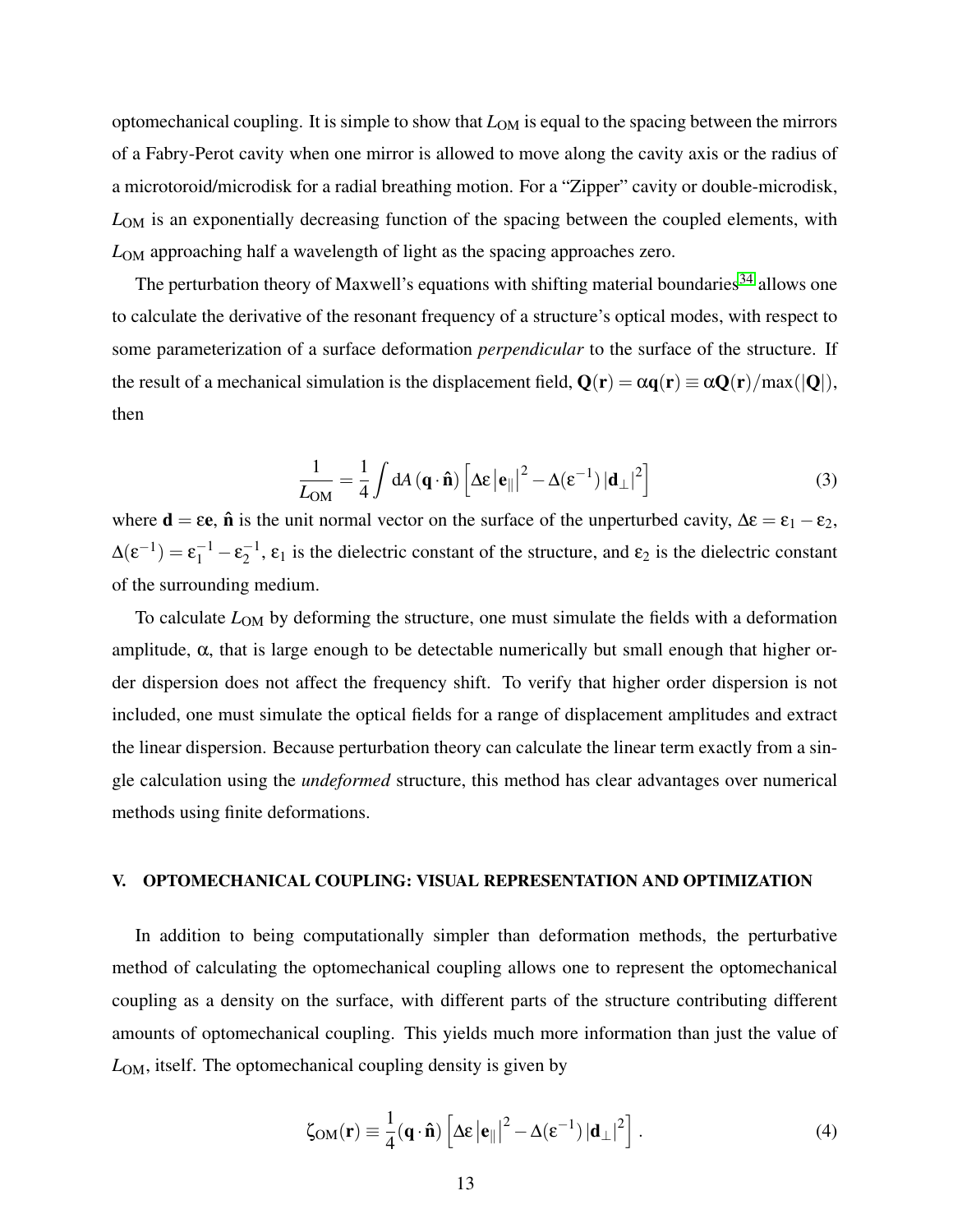

<span id="page-13-2"></span>FIG. 4: For the fundamental breathing mode and the fundamental optical mode in the nominal structure, (a) FEM simulation of individual unit cell contributions to the total optomechanical coupling (each point computed by integrating  $\zeta_{OM}$  (Equation [3\)](#page-12-0) over the respective unit cell), (b) surface plot of the optomechanical coupling density,  $\zeta_{OM}$ . (c) surface plot of the normal displacement profile,  $\Theta_m$  (Equation [5\)](#page-13-0), (d) surface plot of the electromagnetic energy functional,  $\Theta_0$  (Equation [6\)](#page-13-1). In (d), there is significant optomechanical coupling density in the corner of the holes, where the crossbar meets the rail. Without the fillets, the field amplitude is concentrated in the corner and difficult to see. For this reason, the corners have been filleted to allow the optomechanical coupling density in the corners to be visualized. The fillets do not significantly affecting the optomechanical coupling (confirmed by simulation).

The optomechanical coupling density can further be broken down into a mechanical part (the normal displacement profile)

<span id="page-13-0"></span>
$$
\Theta_{m}(\mathbf{r}) \equiv \mathbf{q} \cdot \hat{\mathbf{n}} \tag{5}
$$

and an optical part (the electromagnetic energy functional)

<span id="page-13-1"></span>
$$
\Theta_{o}(\mathbf{r}) \equiv \Delta \varepsilon \left| \mathbf{e}_{\parallel} \right|^{2} - \Delta (\varepsilon^{-1}) \left| \mathbf{d}_{\perp} \right|^{2}, \qquad (6)
$$

which can be separately visualized on the surface. This provides a quantitative method of assessing the separate optical and mechanical contributions and allows an intuitive approach to individually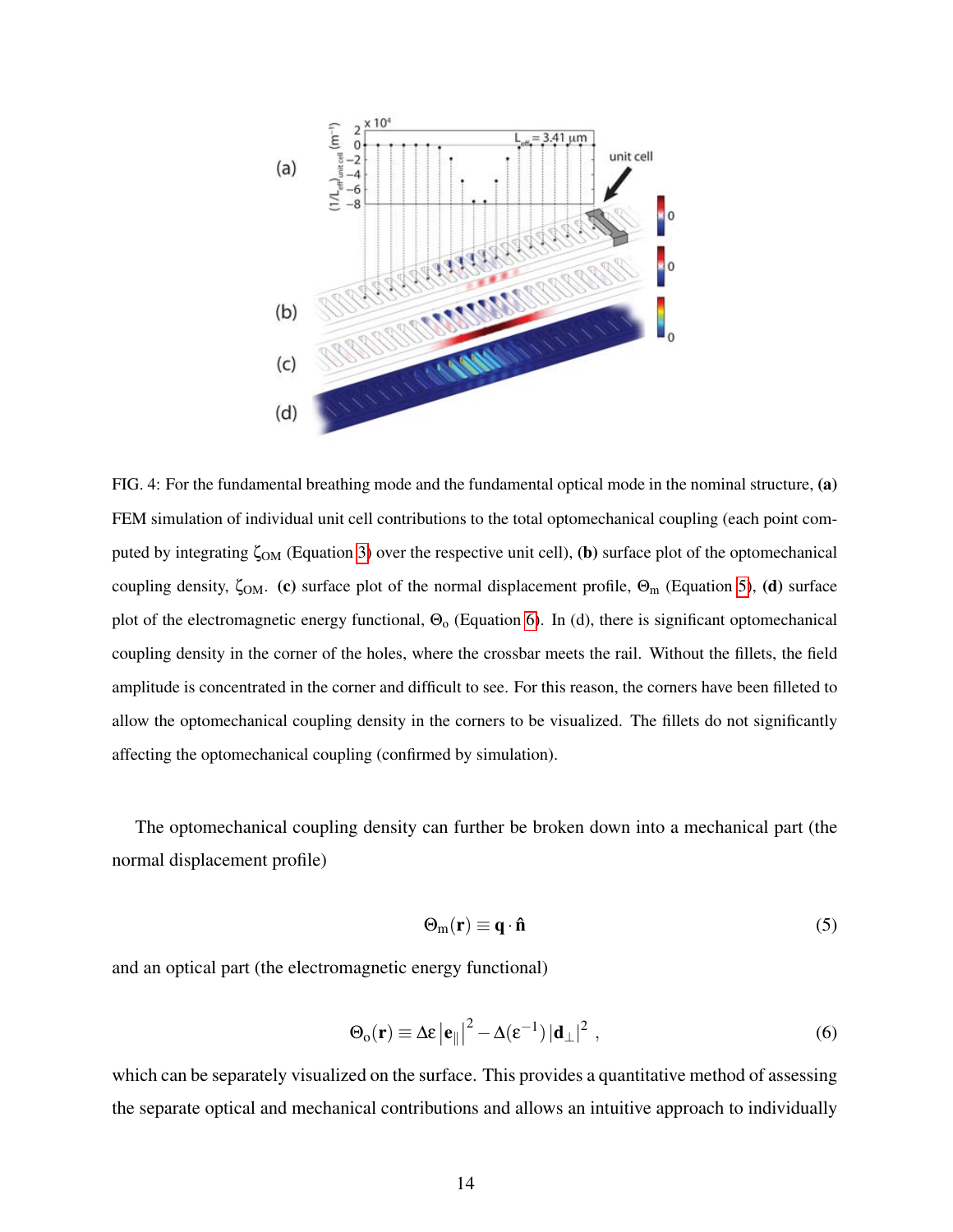engineering the optical and mechanical properties of the structure to enhance the optomechanical coupling of specific modes.

Figure [4\(](#page-13-2)a) shows the contribution to the optomechanical coupling,  $L_{OM}^{-1}$ , of the breathing mode and fundamental optical mode from each "unit cell" of the structure. Summing the contributions from each unit cell yields  $L_{OM}^{-1}$ . Figs. [4\(](#page-13-2)b)-(d) show  $\zeta_{OM}$ ,  $\Theta_m$ , and  $\Theta_o$ , plotted on the surface of the nanobeam OMC for the fundamental breathing mode and the fundamental optical mode. In Fig. [4\(](#page-13-2)b), it can be seen that there are two dominant and opposite contributions to the optomechanical coupling: one from the outside face of the rails and one from the inside face of the rails (in the corners of holes). Minimizing the cancellation between these two contributions is critical to achieving a small  $L_{OM}$  for the breathing mode (i.e. strong optomechanical coupling). The geometry of the "nominal" structure optimizes the coupling between the fundamental optical mode and the breathing mode, as shown below.



<span id="page-14-0"></span>FIG. 5: For the fundamental breathing mode and the fundamental optical mode, (a) the dependence of the optomechanical coupling on the rail thickness (with oscillations in the data arising from accidental degeneracies with the cantilever modes), (b) the optical and mechanical mode profiles for rail thicknesses of 100 nm, 190 nm and 400 nm circled in red, green and blue respectively in (a), (c) comparison of the mechanical mode profiles when coupled (orange) and not coupled (purple) to cantilever modes, with the corresponding effect on in  $L_{OM}$  highlighted in (a).

Since the breathing mode is drawn from a band edge at the  $\Gamma$  point, adjacent unit cells are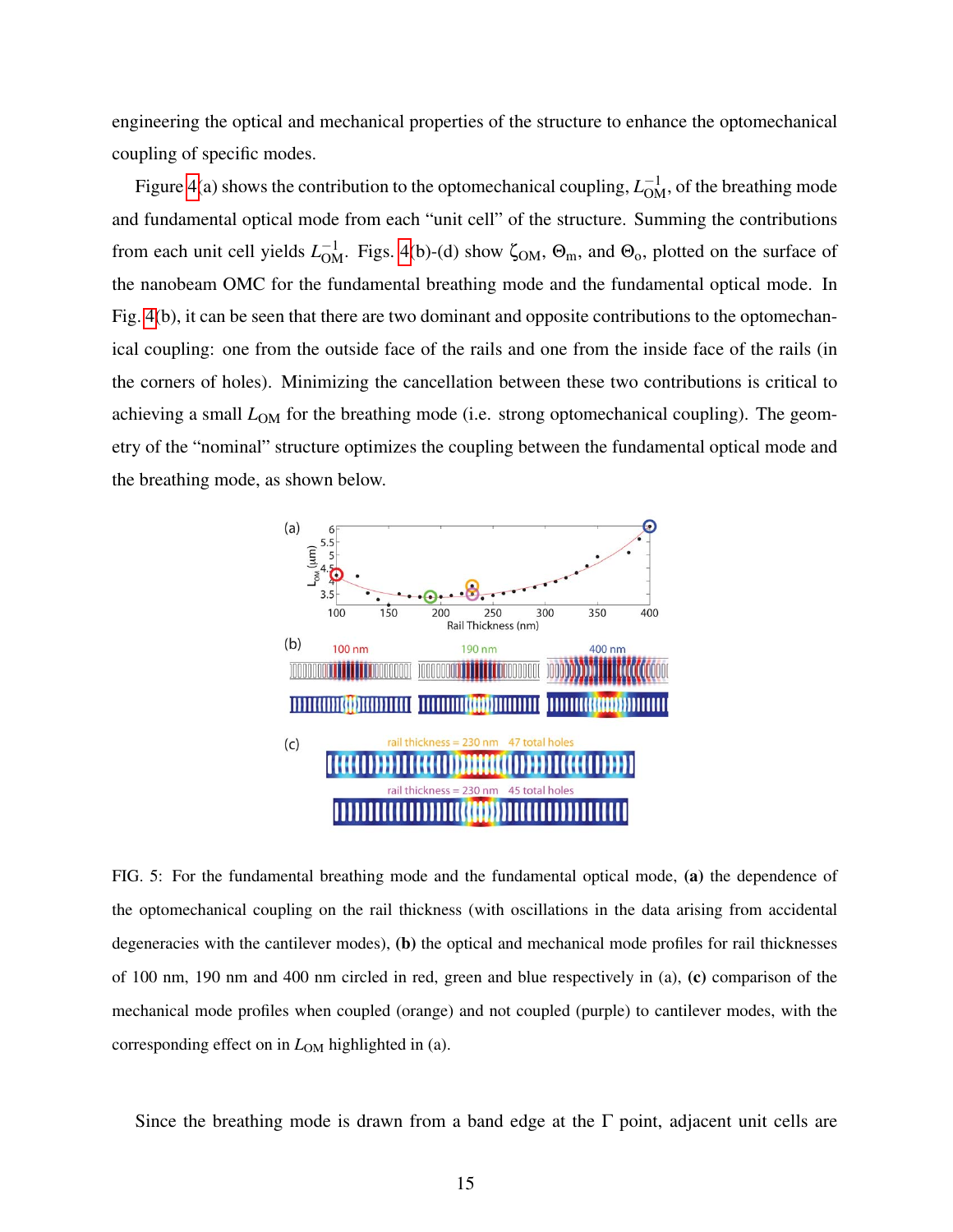mechanically in-phase with each other and add constructively to the optomechanical coupling. This is in contrast to defect modes drawn from band edges at the *X* point, such as the pinch mode, where adjacent unit cells are mechanically out-of-phase, resulting in neighboring unit-cell contributions that tend to cancel. This cancellation reduces the optomechanical coupling unless it is specifically mitigated with extremely tight modal envelopes (see description of pinch mode optomechanical coupling below).

The degree to which the different faces of the rails cancel each other's contribution to  $L_{OM}^{-1}$  is set by the attenuation of the optical field between the two edges, as the mechanical displacement of the two rails is fairly uniform. Thus, one would expect that varying the rail thickness, which changes the relative amplitude of the optical field on the two rail faces, would have a significant impact on the coupling. Figure [5\(](#page-14-0)a) shows  $L_{OM}$  as a function of rail thickness, with  $L_{OM}$  of the nominal structure (190 nm rail thickness) circled in green. For rail thicknesses smaller than 190 nm (such as the 100 nm rail width, circled in red in Fig. [5\(](#page-14-0)a) and shown in Fig. [5\(](#page-14-0)b)), the amplitude of the optical field on the inside and outside edge of the field is becoming more and more similar. This results in a larger cancellation between the contributions to  $L_{OM}^{-1}$  on the inside and outside of the rails, decreasing the optomechanical coupling. This reasoning might lead one to believe that increasing the rail thickness should monotonically decrease *L*OM (increase optomechanical coupling). However, for rail thicknesses larger than 190 nm (such as the 400 nm rail width, circled in blue in Fig. [5\(](#page-14-0)a) and shown in Fig. [5\(](#page-14-0)b)), there is significant decrease in confinement of the optical mode because the light can partially "spill around" the holes through the wide rails. The mechanical mode, in contrast, stays relatively confined. The net effect is that the optical energy is "wasted" on parts of the structure that do not have significant motion, and the optomechanical coupling is again decreased.

Just as *Q*<sup>m</sup> is affected by hybridization of the breathing mode with propagating and body modes,  $L_{OM}$  is affected by hybridization as  $q(r)$  is modified by the coupling to waveuide or body modes. This is responsible for the oscillations in  $L_{OM}$  seen in Fig. [5\(](#page-14-0)a). The impact of coupling to the nanobeam body modes can be clearly seen in Fig. [5\(](#page-14-0)c), where the breathing mode in a structure with a rail thickness of 230 nm has been plotted for two different beam lengths (number of total holes). For 47 total holes (circled in orange in Fig. [5a](#page-14-0))), the breathing mode shape is altered significantly by the hybridization, causing the  $L_{OM}$  to deviate from the trend indicated by the red line in Fig. [5a](#page-14-0)). Shortening the structure by 2 holes (one on each side) decreases the coupling of the breathing mode to the propagating mode, returning  $L_{OM}$  to the trend line.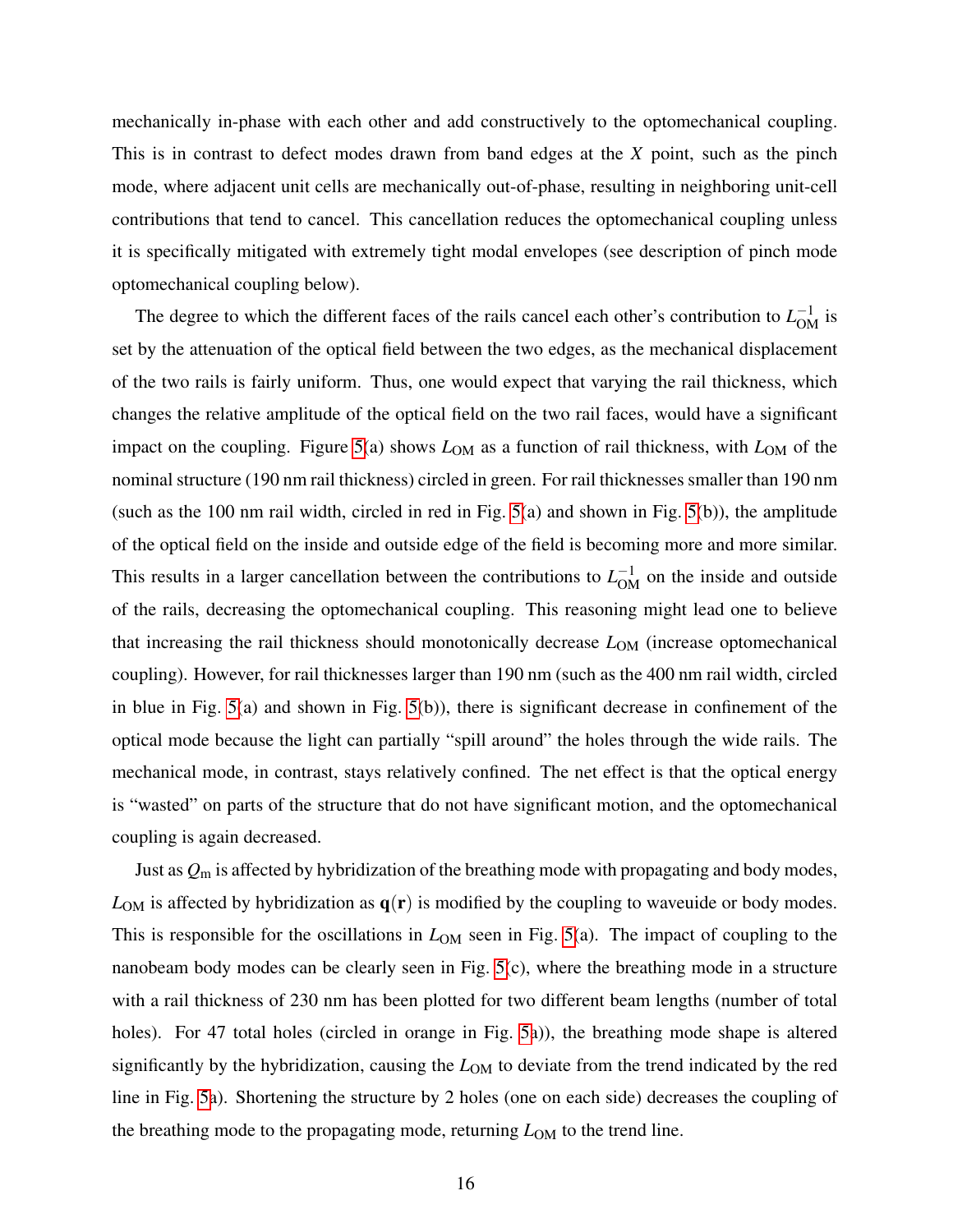

FIG. 6: For the fundamental pinch mode and the fundamental optical mode in the nominal structure, (a) FEM simulation of individual unit cell contributions to the total optomechanical coupling, (b) surface plot of the optomechanical coupling density, (c) surface plot of the normal displacement profile (Equation [5\)](#page-13-0), (d) surface plot of the electromagnetic energy functional (Equation [6\)](#page-13-1).

The pinch mode is a localized, in-plane differential acoustic vibration. Each neighboring crossbar vibrates 180 degrees out of phase with its nearest neighbors, since the pinch mode is drawn from a band edge at the *X* point. So although the optomechanical coupling contribution from each half of the structure (with respect to the *y*-*z* plane) is equal, such that the two halves add constructively to  $L_{OM}^{-1}$ , on either side of the *y*-*z* plane, contributions to  $L_{OM}^{-1}$  from neighboring crossbars tend to cancel. This puts a premium on mechanical localization, as a more localized pinch mode has a larger difference (and thus a reduced cancellation) between neighboring crossbars. Although the envelope of the pinch mode's displacement profile is gaussian, each crossbar is very rigid, so the displacement of the compression and tension faces of each beam is essentially identical (but opposite). The gaussian envelope only serves to change the relative vibration amplitudes of neighboring crossbars. The optomechanical coupling contribution from each beam would be approximately *zero* if it weren't for the rapid variation of the optical mode's envelope, and the contribution of each crossbar to  $L_{OM}^{-1}$  depends primarily on the difference in the optical energy density across the width of the beam. This would then lead one to believe that tighter localization, both optically and mechanically, would produce better optomechanical coupling for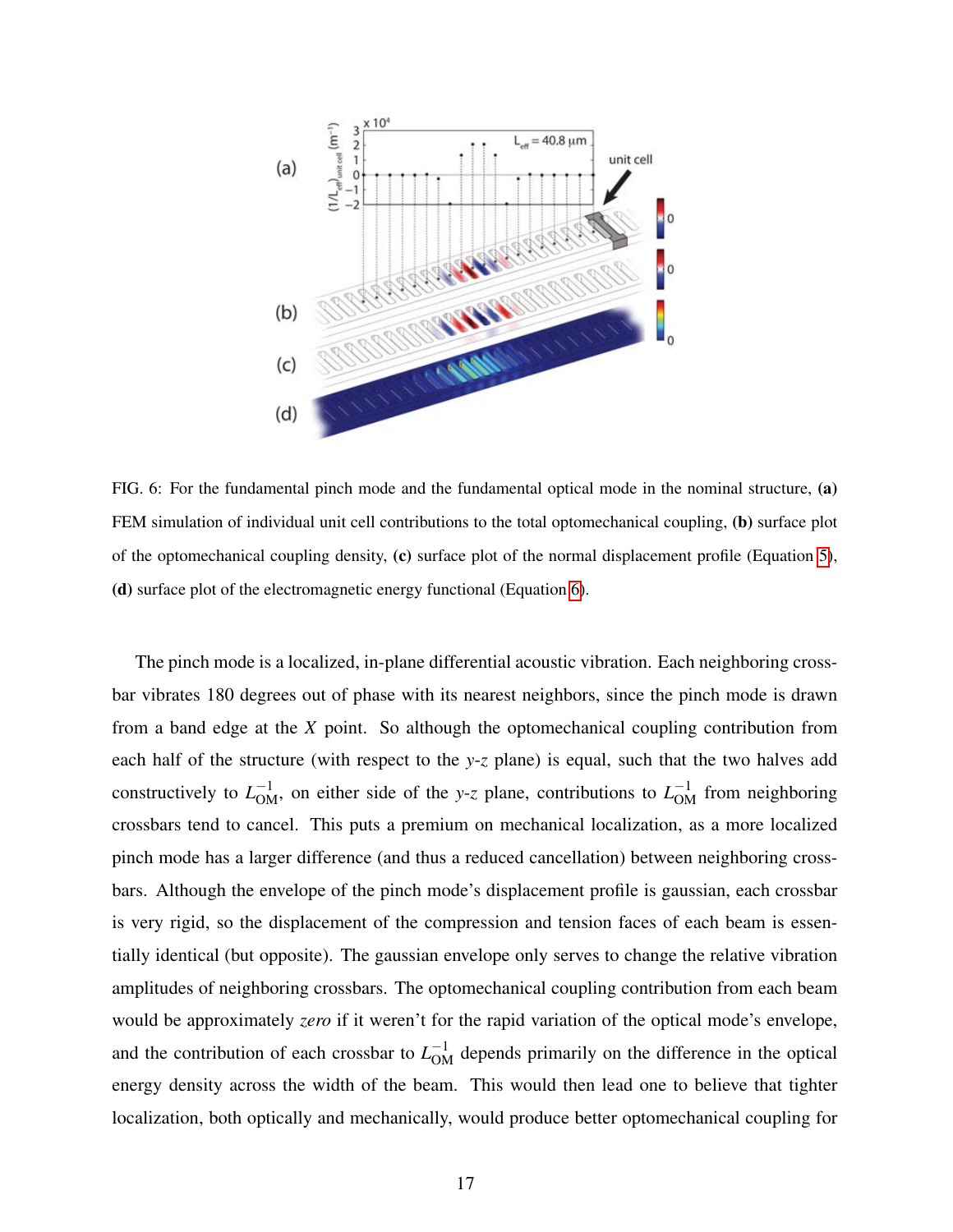

<span id="page-17-0"></span>FIG. 7: For the accordion mode and the fundamental optical mode in the nominal structure, (a) FEM simulation of individual unit cell contributions to the total optomechanical coupling, (b) surface plot of the optomechanical coupling density,  $(c)$  surface plot of the normal displacement profile (Equation [5\)](#page-13-0),  $(d)$ surface plot of the electromagnetic energy functional (Equation [6\)](#page-13-1).

this structure. Indeed, although the *L*<sub>OM</sub> of the pinch mode in the structure shown is quite modest  $(\approx 41 \mu m)$ ,  $L_{OM}$  can be reduced to less than 3  $\mu$ m by more tightly confining the optical and mechanical modes by reducing the number of holes involved in the defect region. There is, however, a loss of optical *Q* associated with the increased confinement due to the larger optical momentum components associated with tighter spatial localization. However, the structure as shown has a radiation-limited optical *Q* greater than 10 million; so it can be quite reasonable to trade optical *Q* for higher optomechanical coupling.

The last type of mechanical mode to be considered is the accordion mode (Fig. [7\)](#page-17-0). The relatively poor *L*OM for the accordion mode in the nominal structure is partly due to the fact that the rails recoil against the motion of the cross bar, producing opposing optomechanical contributions within each unit cell. In addition, the coupling of the broad first order Hermite-Gauss envelope of the mechanical mode with the narrower optical mode induces cancellations in the optomechanical coupling contributions at the inflection points of the mechanical mode envelope.

As discussed above, the accordion mode has a large effective mechanical bandgap. The dramatically increased *Q*<sup>m</sup> that results makes it worthwhile to investigate whether the structure can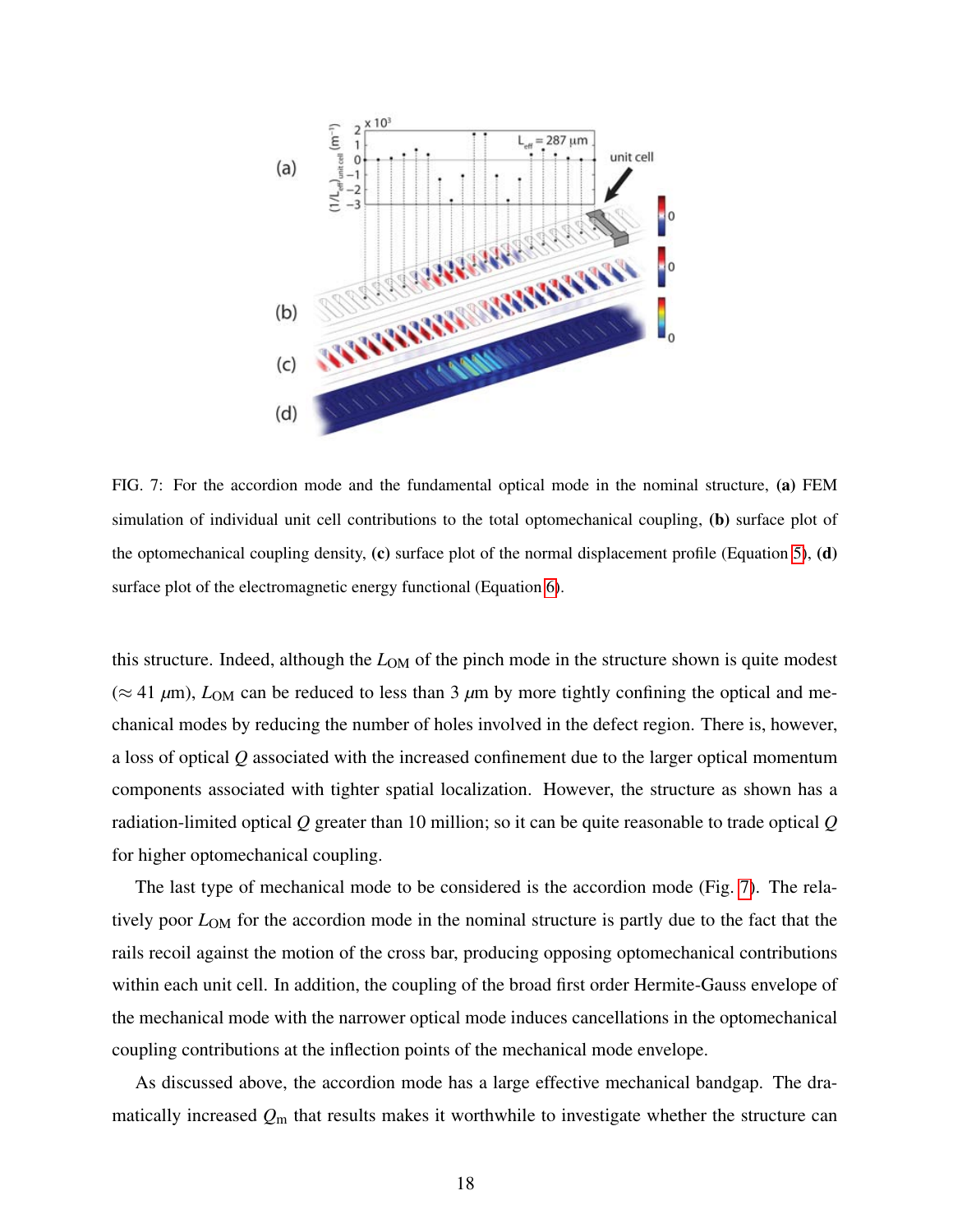

<span id="page-18-0"></span>FIG. 8: For the accordion mode with the fundamental optical mode, (a), the effective length as a function of total beam width, (b), individual unit cell contributions to the total optomechanical coupling for a structure with a beam width of 700 nm (circled in (a)), mode frequency of 3.97 GHz and effective motional mass of 334 fg, with accompanying mechanical mode plot. The narrower mechanical mode (represented here by the deformation of the structure with color indicating relative strain) envelope results in drastically different optomechanical coupling contributions compared to Fig. [7.](#page-17-0)

be modified to produce smaller  $L_{OM}$ . By reducing the width of the nanobeam, it can be seen from Fig. [8\(](#page-18-0)a) that the coupling is dramatically improved by almost two orders of magnitude when the width of the structure is reduced. As shown in Fig. [8\(](#page-18-0)b), for a beam width of 700 nm, the contributions within each unit cell no longer cancel, due to the comparatively narrower mechanical mode envelope, and the structure yields  $L_{OM} = 3.67 \mu m$ . In addition, simulations of the  $Q_m$  show that the effective bandgap for this narrower structure is approximately 2 GHz, yielding an extremely large  $Q_{\rm m}$  for a given number of holes in the mirror section ( $Q_{\rm m}\approx 10^8$  for 35 total holes). It should be noted that the frequency of the accordion mode of the narrower structure is approximately 4 GHz, up from 1.5 GHz in the wider structure.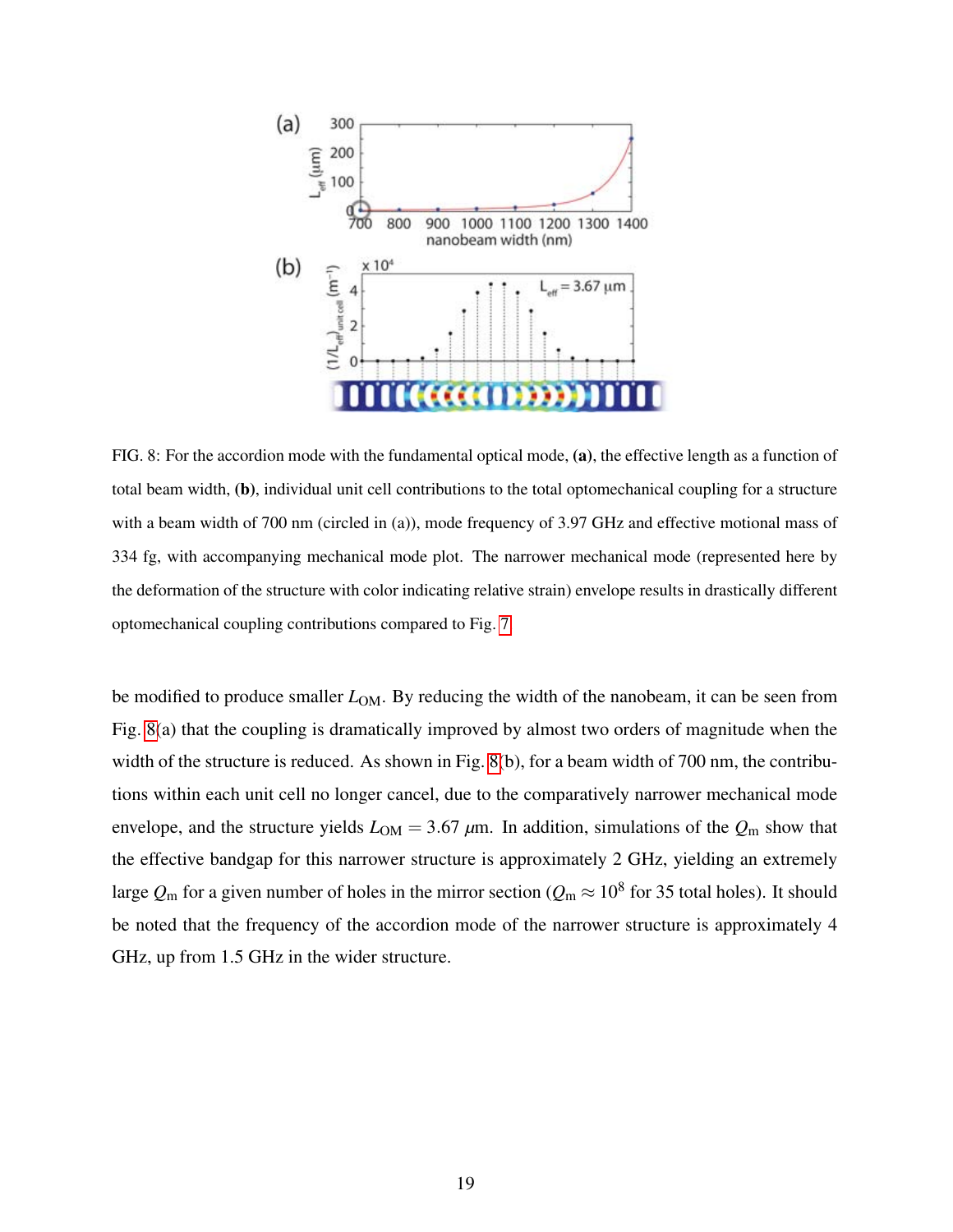

<span id="page-19-0"></span>FIG. 9: (a) Fundamental optical mode of the double-heterostructrure OMC (geometry identical to that de-scribed in Ref.<sup>[35](#page-22-16)</sup>), with  $\lambda_0 \approx 1.5 \ \mu \text{m}$ ,  $Q_{\text{rad}} \approx 2.7 \times 10^7$ , and  $V_{\text{eff}} = 1.2 \ (\lambda_0/n)^3$ . (b) Breathing mechanical mode of the double-heterostructure OMC, with  $v_m = 9.3$  GHz, and  $m_{\text{eff}} = 322$  femtograms. (c) Optomechanical coupling integrand plotted on the double-heterostructure OMC system's surface; the structure has an  $L_{OM} = 1.75 \mu m$  for the optical-mechanical mode-pair from [9\(](#page-19-0)a) and 9(b).

# VI. OPTOMECHANICAL COUPLING IN TWO-DIMENSIONAL OPTOMECHANICAL CRYS-TALS

As a final example of how these methods can be used to understand the optomechanical coupling in periodic structures with complex mechanical and electric field profiles, we model a double heterostructure hexagonal photonic crystal slab resonator. This is a well-known optical system, which has been found to have radiation-limited quality factors in excess of twenty million, with experimental demonstrations exceeding quality factors of two million<sup>[35](#page-22-16)</sup>. The system consists of a hexagonal lattice of air holes in a silicon slab, with a single row of holes removed to create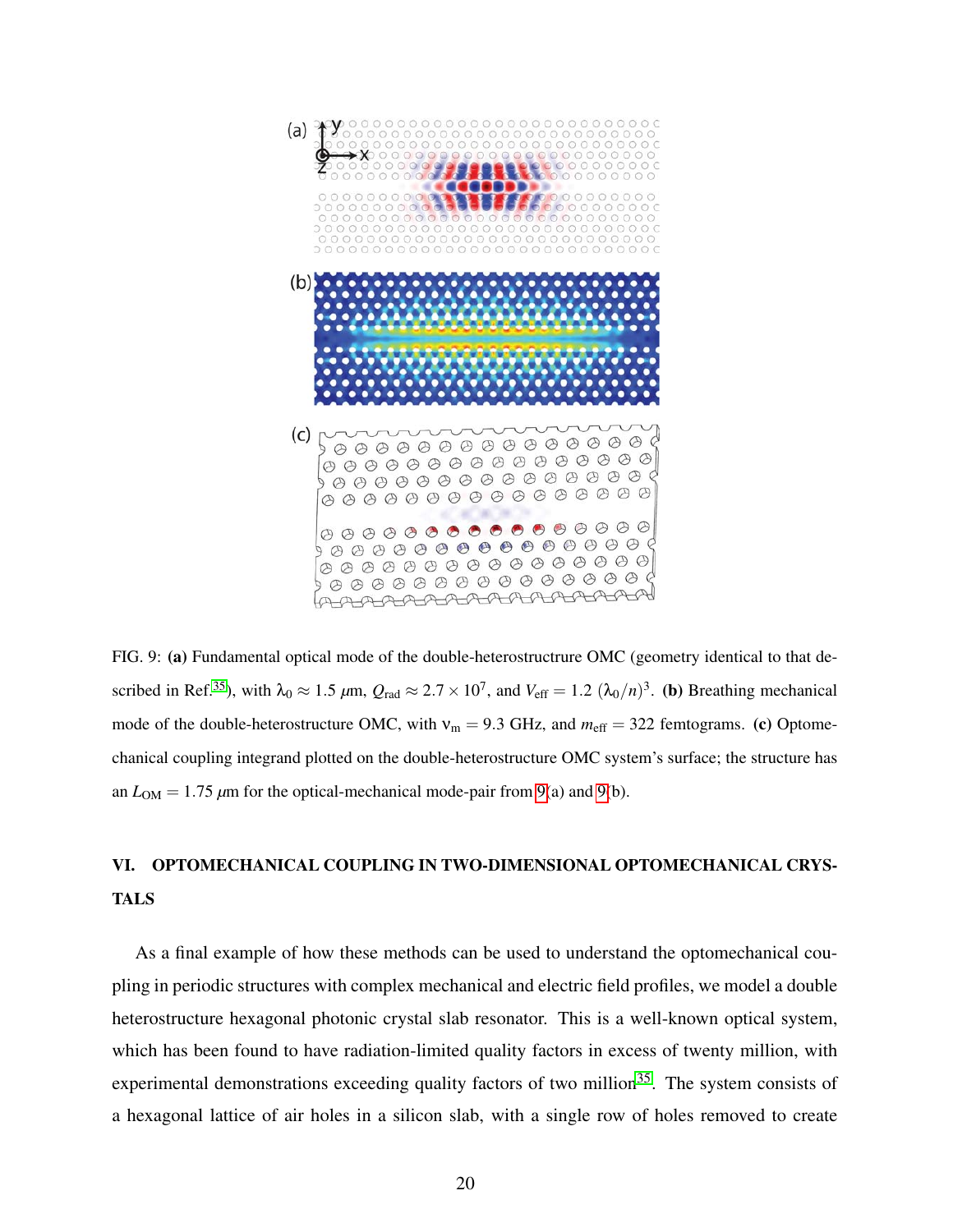a waveguide mode within the optical stop band (the defect pulls the waveguide mode from the conduction band); in addition, the spacing in the direction of the waveguide is abruptly decreased twice to provide longitudinal confinement. This structure is essentially equivalent to the nanobeam structure, with the optical and mechanical modes guided by Bragg reflection in the lateral direction, as opposed to total internal reflection and hard boundaries in the nanobeam. With this in mind, we expect very similar optical and mechanical modes wherever lateral propagation out of the waveguide is prohibited by Bragg reflection.

The fundamental optical cavity mode of the structure (the geometry is identical to that described in Ref.<sup>[35](#page-22-16)</sup>) has been reproduced by FEM simulation and shown in Fig. [9\(](#page-19-0)a). The structure also exhibits a lateral mechanical breathing mode at 9.3 GHz with a motional mass of 300 femtograms, modulating the width of the waveguide in a way that is analogous to the mechanical breathing mode of the nanobeam. The breathing mode displacement profile is shown in Fig. [9\(](#page-19-0)b).

Figure [9\(](#page-19-0)c) shows the integrand of the optomechanical coupling integrand (Eq. [3\)](#page-12-0) between the the optical mode and the mechanical breathing mode plotted on the surface of the structure. The structure is shown slightly tilted to allow the insides of the holes to be seen, which give the dominant contributions to the optomechanical coupling. It is interesting to note that the coupling comes almost entirely from the movement of a small part of the interior of the holes (i.e., the region of the inner sidewall of the hole, closest to the center defect region); this can be seen by comparing the top half of the structure to the bottom half (since the integrand is symmetric about the *x*-*z* plane). Since each row of holes provides an opposite contribution to its neighbors, it is necessary to have a rapidly decaying optical envelope to achieve small  $L_{OM}$ , which is the case for the optical mode shown here. There is also a very small, opposing contribution from the center waveguide due to buckling/extrusion of the structure as the width is modulated. Just as in the case of the nanobeam, this optical-mechanical mode-pair has a very strong dispersive coupling, and evaluating the integral yields an effective length of only 1.75 *µ*m.

Optically, the structure has a complete photonic bandgap for in-plane propagation, but, with a hole size to lattice constant ratio of  $r/\Lambda = 0.26$ , there is no corresponding in-plane mechanical bandgap. This makes the structure susceptible to mechanical loss mechanisms similar to those of the nanobeam. However, the two-dimensional hexagonal lattice, as well as other two dimensional Bravais lattices, can have simultaneous optical and mechanical bandgaps $61,62$  $61,62$ , allowing the possibility of highly localized, low-loss optical-mechanical mode-pairs with very small effective lengths and motional masses.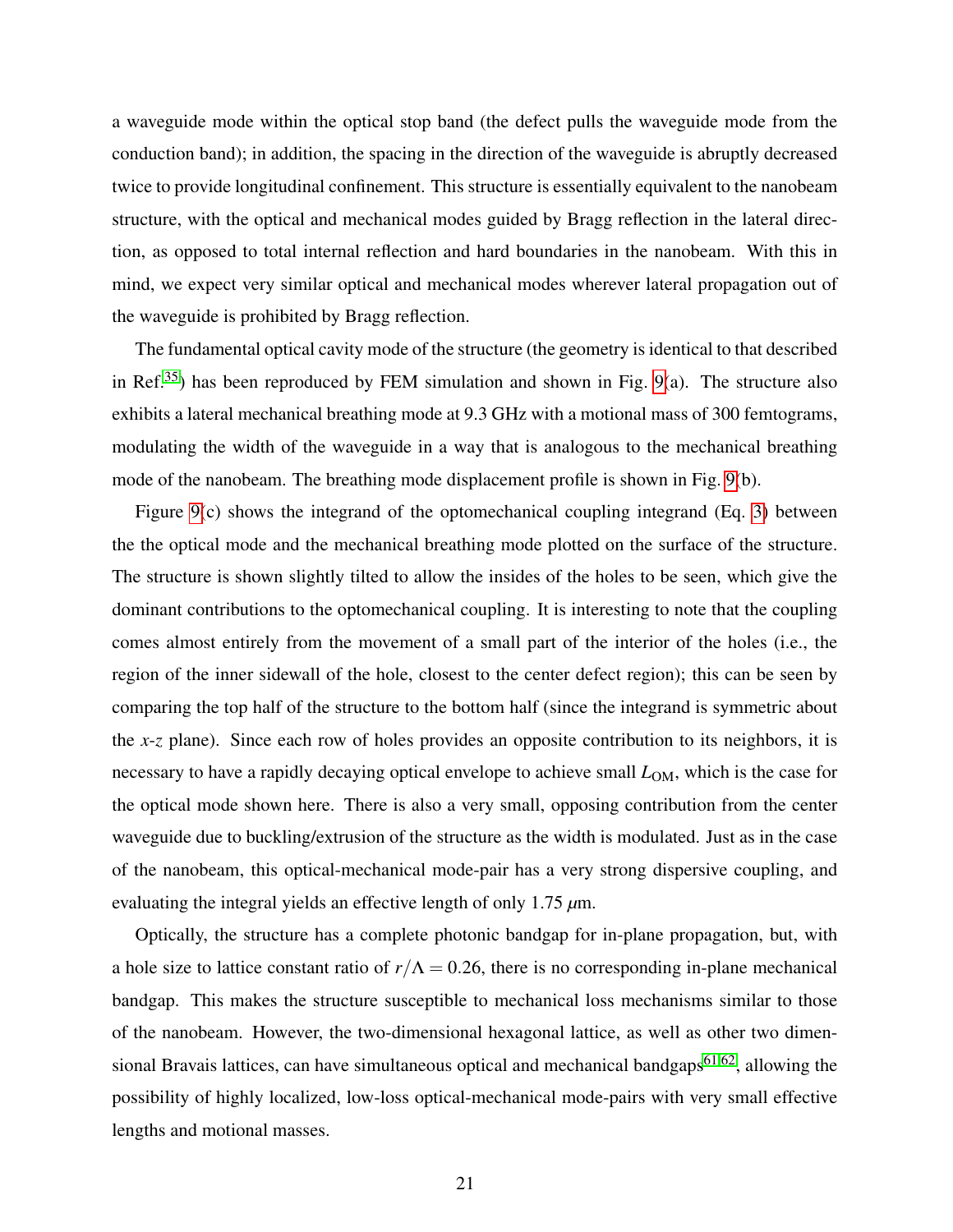# Acknowledgements

This work was funded through the NSF under EMT grant no. 0622246, and MRSEC grant no. DMR-0520565, and CIAN grant no. EEC-0812072 through University of Arizona.

- <span id="page-21-0"></span><sup>1</sup> M. Maldovan and E. L. Thomas, Applied Physics Letters  $88$ , 251907 (pages 3) (2006).
- <span id="page-21-2"></span><span id="page-21-1"></span><sup>2</sup> M. Eichenfield, J. Chan, R. Camacho, K. J. Vahala, and O. Painter, arXiv:0906.1236v1 (2009).
- $3$  T. J. Kippenberg and K. J. Vahala, Opt. Express 15, 17172 (2007).
- <span id="page-21-4"></span><span id="page-21-3"></span><sup>4</sup> T. J. Kippenberg and K. J. Vahala, Science 321, 1172 (2008).
- <span id="page-21-5"></span>5 I. Favero and K. Karrai, Nature Physics 3, 201 (2009).
- <sup>6</sup> M. Trigo, A. Bruchhausen, A. Fainstein, B. Jusserand, and V. Thierry-Mieg, Phys. Rev. Lett. 89, 227402 (2002).
- <span id="page-21-7"></span><span id="page-21-6"></span> $^7$  M. S. Kang, A. Nazarkin, A. Brenn, and P. S. J. Russell, Nat Phys 5, 276 (2009).
- 8 J. S. Foresi, P. R. Villeneuve, J. Ferrera, E. R. Thoen, G. Steinmeyer, S. Fan, J. D. Joannopoulos, L. C. Kimerling, H. I. Smith, and E. P. Ippen, Nature 390, 143 (1997).
- <span id="page-21-8"></span><sup>9</sup> O. Painter, R. K. Lee, A. Yariv, A. Scherer, J. D. O'Brien, P. D. Dapkus, and I. Kim, Science 284, 1819 (1999).
- <span id="page-21-9"></span><sup>10</sup> J. Chan, M. Eichenfield, R. Camacho, and O. Painter, Opt. Express 17, 3802 (2009).
- <span id="page-21-10"></span><sup>11</sup> M. Pinard and Y. Hadjar and A. Heidmann, Eur. Phys. J. D 7, 107 (1999).
- <span id="page-21-11"></span><sup>12</sup> T. Carmon and K. J. Vahala, Phys. Rev. Lett. 98 (2007).
- <span id="page-21-12"></span><sup>13</sup> M. Tomes and T. Carmon, Physical Review Letters **102**, 113601 (pages 4) (2009).
- <span id="page-21-13"></span><sup>14</sup> O. Arcizet, P. F. Cohadon, T. Briant, M. Pinard, A. Heidmann, J. M. Mackowski, C. Michel, L. Pinard, O. Francais, and L. Rousseau, Phys. Rev. Lett. 97, 133601 (2006).
- <span id="page-21-14"></span><sup>15</sup> I. Tittonen, G. Breitenbach, T. Kalkbrenner, T. Müller, R. Conradt, S. Schiller, E. Steinsland, N. Blanc, and N. F. de Rooij, Phys. Rev. A 59, 1038 (1999).
- <span id="page-21-15"></span><sup>16</sup> V. B. Braginski˘ı, F. Y. Khalili, and K. S. Thorne, *Quantum measurement* (Cambridge University Press, Cambridge, 1992).
- <span id="page-21-16"></span><sup>17</sup> V. Braginsky and S. P. Vyachanin, Physics Letters A 293, 228 (2002).
- <span id="page-21-17"></span><sup>18</sup> S. Gigan, H. R. Böhm, M. Paternostro, F. Blaser, G. Langer, J. B. Hertzberg, K. C. Schwab, D. Bäuerle, M. Aspelmeyer, and A. Zeilinger, Nature 444, 67 (2006).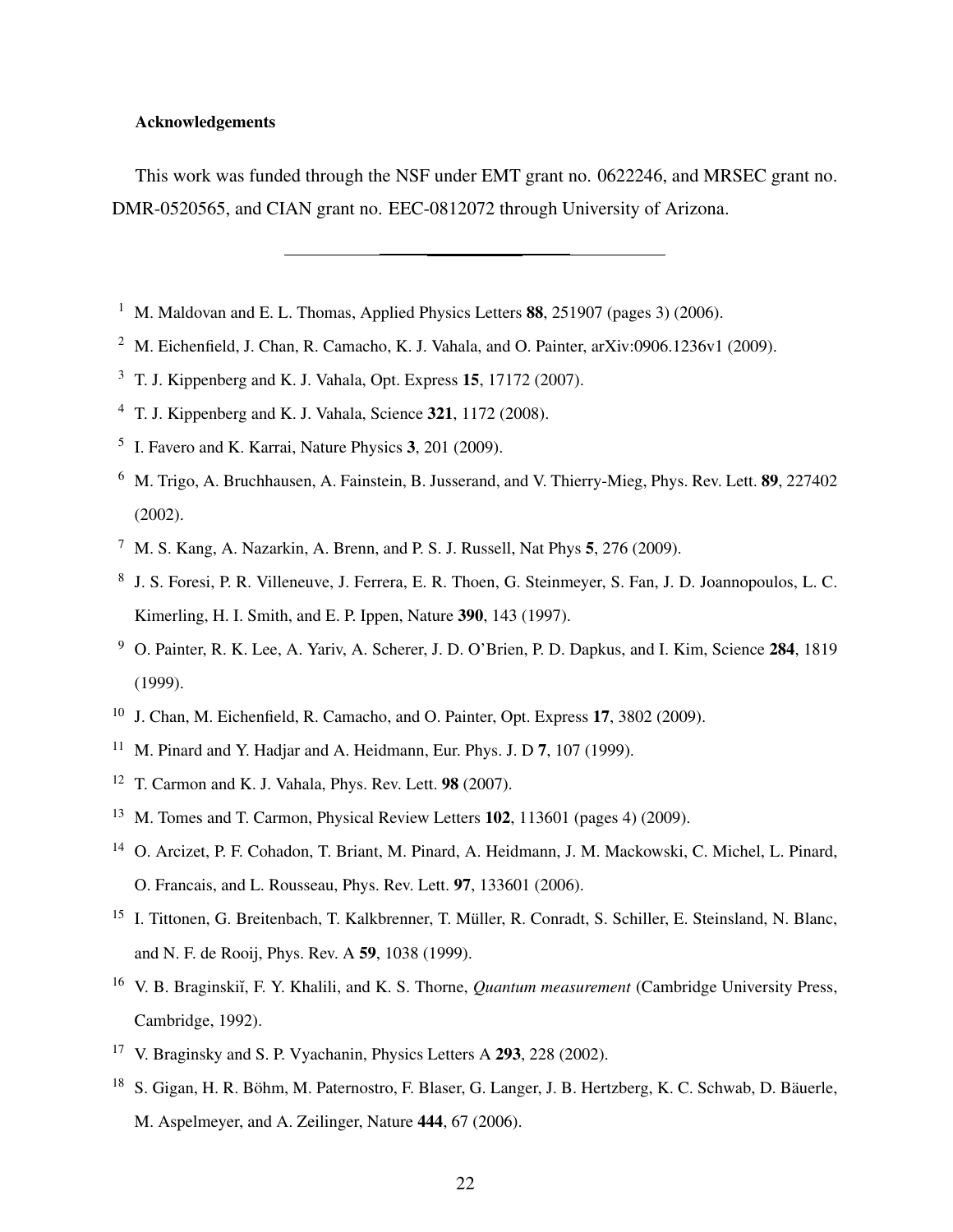- <span id="page-22-1"></span><span id="page-22-0"></span><sup>19</sup> O. Arcizet, P.-F. Cohadon, T. Briant, M. Pinard, and A. Heidmann, Nature 444, 71 (2006).
- <span id="page-22-2"></span> $20$  D. Kleckner and D. Bouwmeester, Nature 444, 75 (2006).
- <sup>21</sup> A. Schliesser, P. Del'Haye, N. Nooshi, K. J. Vahala, and T. J. Kippenberg, Phys. Rev. Lett. **97**, 243905 (2006).
- <span id="page-22-3"></span><sup>22</sup> V. B. Braginsky, S. E. Strigin, and S. P. Vyatchanin, Physics Letters A 287, 331 (2001), ISSN 0375-9601.
- <span id="page-22-4"></span><sup>23</sup> T. J. Kippenberg, H. Rokhsari, T. Carmon, A. Scherer, and K. J. Vahala, Phys. Rev. Lett. 95, 033901 (2005).
- <span id="page-22-6"></span><span id="page-22-5"></span><sup>24</sup> K. J. Vahala, Physical Review A (Atomic, Molecular, and Optical Physics) **78**, 023832 (pages 4) (2008).
- <sup>25</sup> Y.-C. Wen, L.-C. Chou, H.-H. Lin, V. Gusey, K.-H. Lin, and C.-K. Sun, Applied Physics Letters  $90$ , 172102 (pages 3) (2007).
- <span id="page-22-7"></span><sup>26</sup> N. D. Lanzillotti-Kimura, A. Fainstein, A. Huynh, B. Perrin, B. Jusserand, A. Miard, and A. Lemaitre, Physical Review Letters 99, 217405 (pages 4) (2007).
- <span id="page-22-8"></span><sup>27</sup> R. H. O. III and I. El-Kady, Measurement Science and Technology **20**, 012002 (13pp) (2009).
- <span id="page-22-9"></span><sup>28</sup> R. H. O. III, I. F. El-Kady, M. F. Su, M. R. Tuck, and J. G. Fleming, Sensors and Actuators A: Physical 145-146, 87 (2008), ISSN 0924-4247.
- <span id="page-22-10"></span><sup>29</sup> J. V. Sánchez-Pérez, D. Caballero, R. Mártinez-Sala, C. Rubio, J. Sánchez-Dehesa, F. Meseguer, J. Llinares, and F. Gálvez, Phys. Rev. Lett. **80**, 5325 (1998).
- <span id="page-22-11"></span><sup>30</sup> W. M. Robertson and J. F. R. III, The Journal of the Acoustical Society of America 104, 694 (1998).
- <span id="page-22-12"></span><sup>31</sup> A. Khelif, B. Djafari-Rouhani, J. O. Vasseur, and P. A. Deymier, Phys. Rev. B 68, 024302 (2003).
- <span id="page-22-14"></span><span id="page-22-13"></span><sup>32</sup> A. Dorsel, J. McCullen, P. Meystre, E. Vignes, and H. Walther, Phys. Rev. Lett. 51, 1550 (1983).
- <span id="page-22-15"></span><sup>33</sup> P. Meystre, E. M. Wright, J. D. McCullen, and E. Vignes, J. Opt. Soc. Am. B 2, 1830 (1985).
- <sup>34</sup> S. G. Johnson, M. Ibanescu, M. A. Skorobogatiy, O. Weisberg, J. D. Joannopoulos, and Y. Fink, Phys. Rev. E 65, 066611 (2002).
- <span id="page-22-17"></span><span id="page-22-16"></span><sup>35</sup> B.-S. Song, S. Noda, T. Asano, and Y. Akahane, Nature Materials 4, 207 (2005).
- MIT Photonic Bands (MPB) is a free software package for the solution of the electromagnetic eigenmodes of periodic structures. MPB has been developed at MIT, [http://ab](http://ab-initio.mit.edu/wiki/index.php/MPB)[initio.mit.edu/wiki/index.php/MPB.](http://ab-initio.mit.edu/wiki/index.php/MPB)
- <span id="page-22-18"></span><sup>37</sup> COMSOL is a multiphysics software package for performing finite-element-method (FEM) simulations. See COMSOL AB, [http://www.comsol.com/.](http://www.comsol.com/) We use the COMSOL multiphysics software package to perform both optical and mechanical numerical simulations of the optomechanical crystal systems.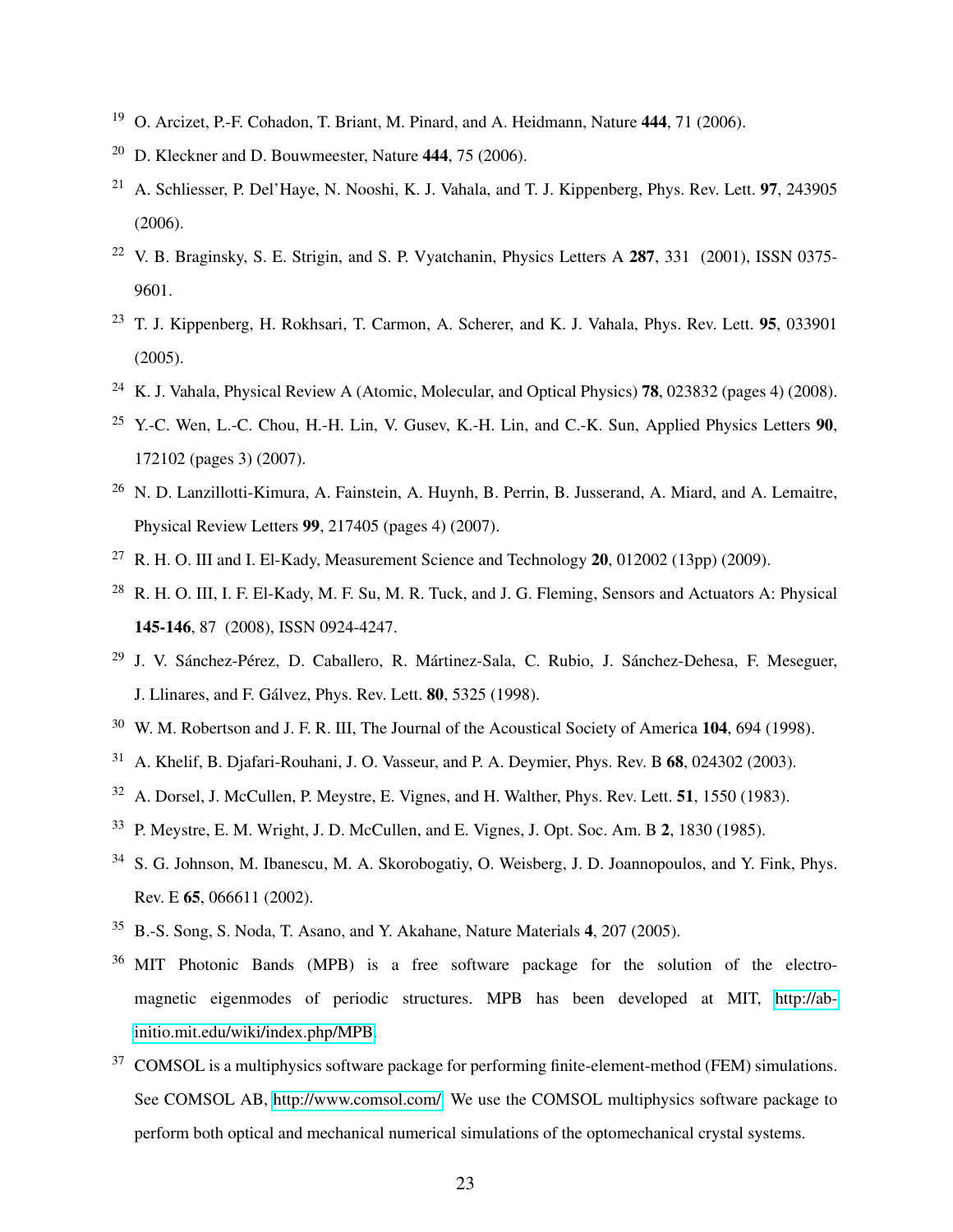- <span id="page-23-1"></span><span id="page-23-0"></span><sup>38</sup> M. Eichenfield, R. Camacho, J. Chan, K. J. Vahala, and O. Painter, Nature 459, 550 (2009).
- <span id="page-23-2"></span>K. Srinivasan and O. Painter, Opt. Express 10, 670 (2002).
- C. Sauvan, P. Lalanne, and J. P. Hugonin, Phys. Rev. B 71, 165118 (2005).
- <span id="page-23-3"></span> P. Velha, J. C. Rodier, P. Lalanne, J. D. Hugonin, D. Peyrade, E. Picard, T. Charvolin, and E. Hadji, Appl. Phys. Lett. 89, 171121 (2006).
- <span id="page-23-4"></span>A. R. Md Zain, N. P. Johnson, M. Sorel, and R. M. De La Rue, Opt. Express 16, 12084 (2008).
- <span id="page-23-5"></span>M. W. McCutcheon and M. Loncar, Opt. Express 16, 19136 (2008).
- <span id="page-23-6"></span><sup>44</sup> M. Notomi, E. Kuramochi, and H. Taniyama, Opt. Express **16**, 11905 (2008).
- <span id="page-23-7"></span> P. B. Deotare, M. W. McCutcheon, I. W. Frank, M. Khan, and M. LonCar, Applied Physics Letters 95, 031102 (2009).
- <span id="page-23-8"></span><sup>46</sup> P. B. Deotare, M. W. McCutcheon, I. W. Frank, M. Khan, and M. Lončar, Applied Physics Letters 94, 121106 (pages 3) (2009).
- <span id="page-23-9"></span><sup>47</sup> O. Painter, K. Srinivasan, and P. E. Barclay, Phys. Rev. B  $68$ , 035214 (2003).
- <span id="page-23-10"></span><sup>48</sup> T. Gorishnyy, J.-H. Jang, C. Koh, and E. L. Thomas, Applied Physics Letters **91**, 121915 (pages 3) (2007).
- <span id="page-23-11"></span>M. S. Kushwaha, P. Halevi, L. Dobrzynski, and B. Djafari-Rouhani, Phys. Rev. Lett. 71, 2022 (1993).
- <span id="page-23-12"></span>F. R. Montero de Espinosa, E. Jiménez, and M. Torres, Phys. Rev. Lett. **80**, 1208 (1998).
- <span id="page-23-13"></span>A. Cleland, *Foundations of Nanomechanics* (Springer-Verlag, 2003), ISBN 3-540-43661-8.
- <span id="page-23-14"></span>H. Kolsky, *Stress waves in solids* (Dover Publications, Inc., 1963), ISBN 0-486-49534-5.
- <span id="page-23-15"></span> B. H. Houston, D. M. Photiadis, M. H. Marcus, J. A. Bucaro, X. Liu, and J. F. Vignola, Applied Physics Letters 80, 1300 (2002).
- <span id="page-23-16"></span>Y. Yi, Journal of Sound and Vibration 309, 588 (2008), ISSN 0022-460X.
- <span id="page-23-17"></span> A. Duwel, J. Gorman, M. Weinstein, J. Borenstein, and P. Ward, Sensors and Actuators A: Physical 103, 70 (2003), ISSN 0924-4247.
- <span id="page-23-18"></span>R. Lifshitz and M. L. Roukes, Physical Review B 61 (2000).
- <span id="page-23-19"></span>L. Landau and G. Rumer, Phys. Zeit. Sowjet. 11 (1937).
- <span id="page-23-20"></span>W. Fon, K. C. Schwab, J. M. Worlock, and M. L. Roukes, Physical Review B 66 (2002).
- <span id="page-23-21"></span>T. A. Read, Physical Review 58 (1940).
- <span id="page-23-22"></span>D. Bindel and S. Govindjee, Tech report UCB/SEMM-2005/01. Submitted to IJNME 64, 789 (2005).
- <span id="page-23-23"></span>M. Maldovan and E. Thomas, Appl. Phys. B 83, 595 (2006).
- <span id="page-23-24"></span>S. Mohammadi, A. A. Eftekhar, and A. Adibi, in *Conference on Lasers and Electro-Optics/Quantum*